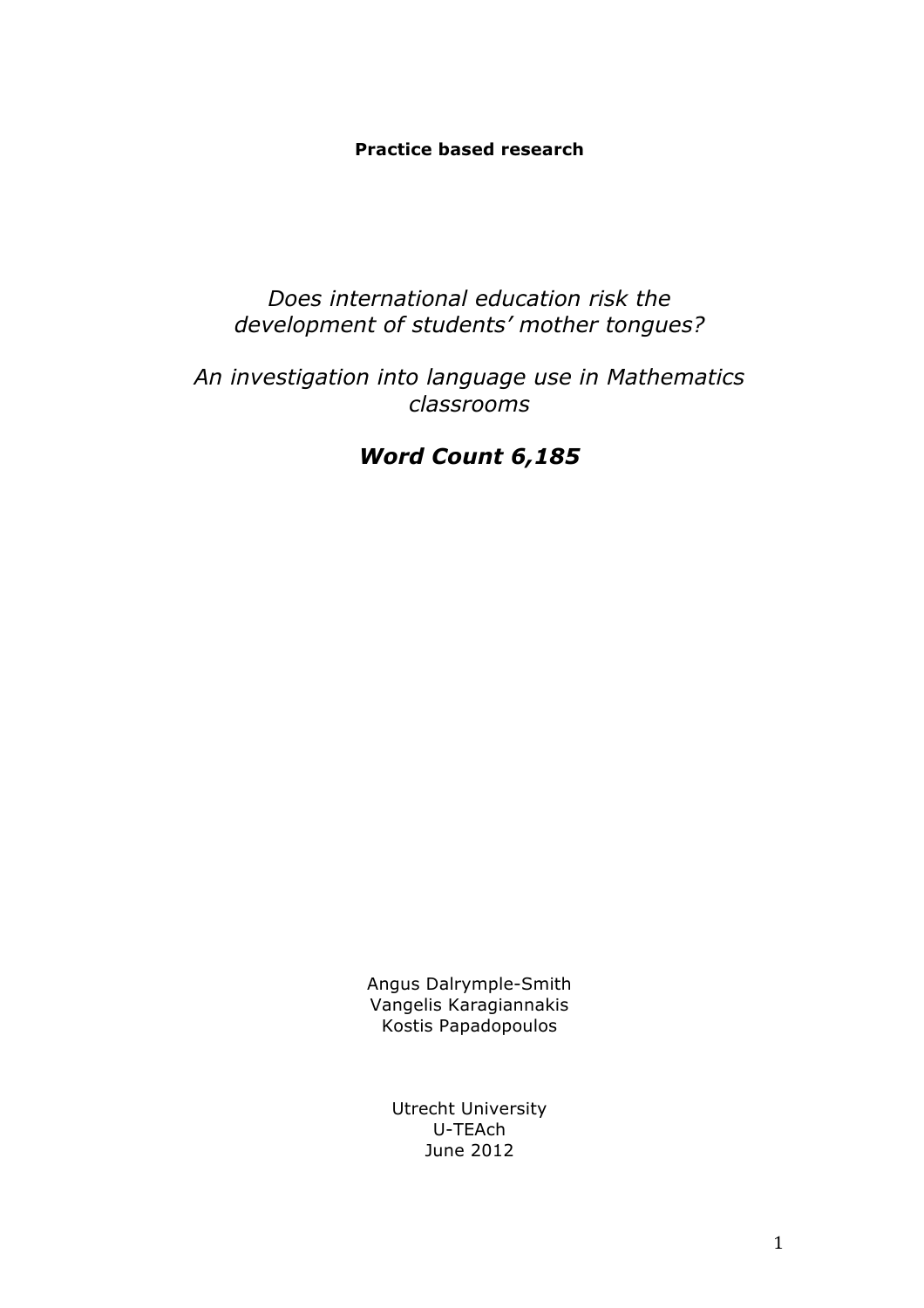## **Table of Contents**

| Abstract                        | 3  |
|---------------------------------|----|
| 1. Introduction                 | 4  |
| a) Problem Statement            | 4  |
| b) Theoretical Framework        | 5  |
| c) Relevance                    | 8  |
| 2. Method                       | 9  |
| a) Selection of respondents     | 9  |
| b) Instruments                  | 9  |
| i) Pre-survey                   | 10 |
| ii) Pilot                       | 10 |
| iii) Lesson Observation         | 11 |
| iv) Validation Exercise         | 11 |
| v) Post-test                    | 12 |
| 3. Data Processing              | 12 |
| a) Pre-survey                   | 12 |
| b) Observations                 | 12 |
| c) Post observation tests       | 13 |
| d) Post observation validation  | 13 |
| 4. Results                      | 14 |
| a) Pre-survey                   | 14 |
| b) Observations                 | 14 |
| c) Post task test               | 16 |
| d) Validation exercise          | 17 |
| e) Triangulation                | 17 |
| 5. Conclusion                   | 17 |
| 6. Discussion                   | 18 |
| 7. Consequences and suggestions | 20 |
| for future research             |    |
| 8. Reflection                   | 21 |
| <b>Bibliography</b>             | 23 |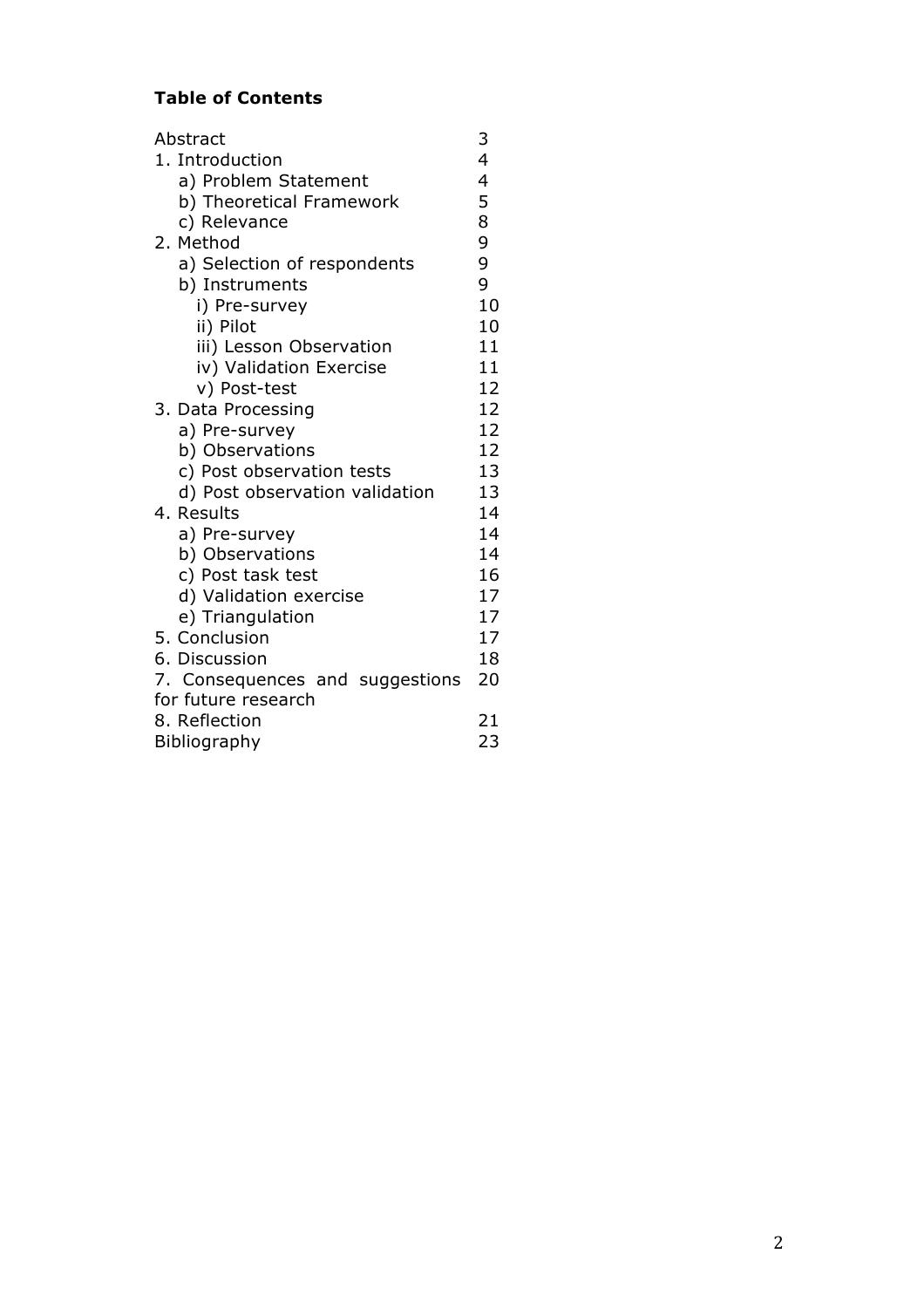#### **Abstract**

Many see bilingual education as the path to success in a world where English is increasingly becoming the lingua franca. However this can come at the price of not developing your native tongue, especially in subjects with very specific language like Mathematics, which is largely learnt at school. In this study we made an in depth study of language use during one Mathematics class with Dutch learners in an international school. Starting with a pre survey to investigate their perceptions of language use, we went on to observe a lesson and checked our results with a post validation exercise and test. Our initial expectation was that learners would code switch into Dutch when discussing mathematical problems. However we found that they used English almost exclusively, suggesting that they lacked sufficient register in their mother tongue. While limited, our research at least suggests that the Dutch vocabulary of our students is not being adequately developed.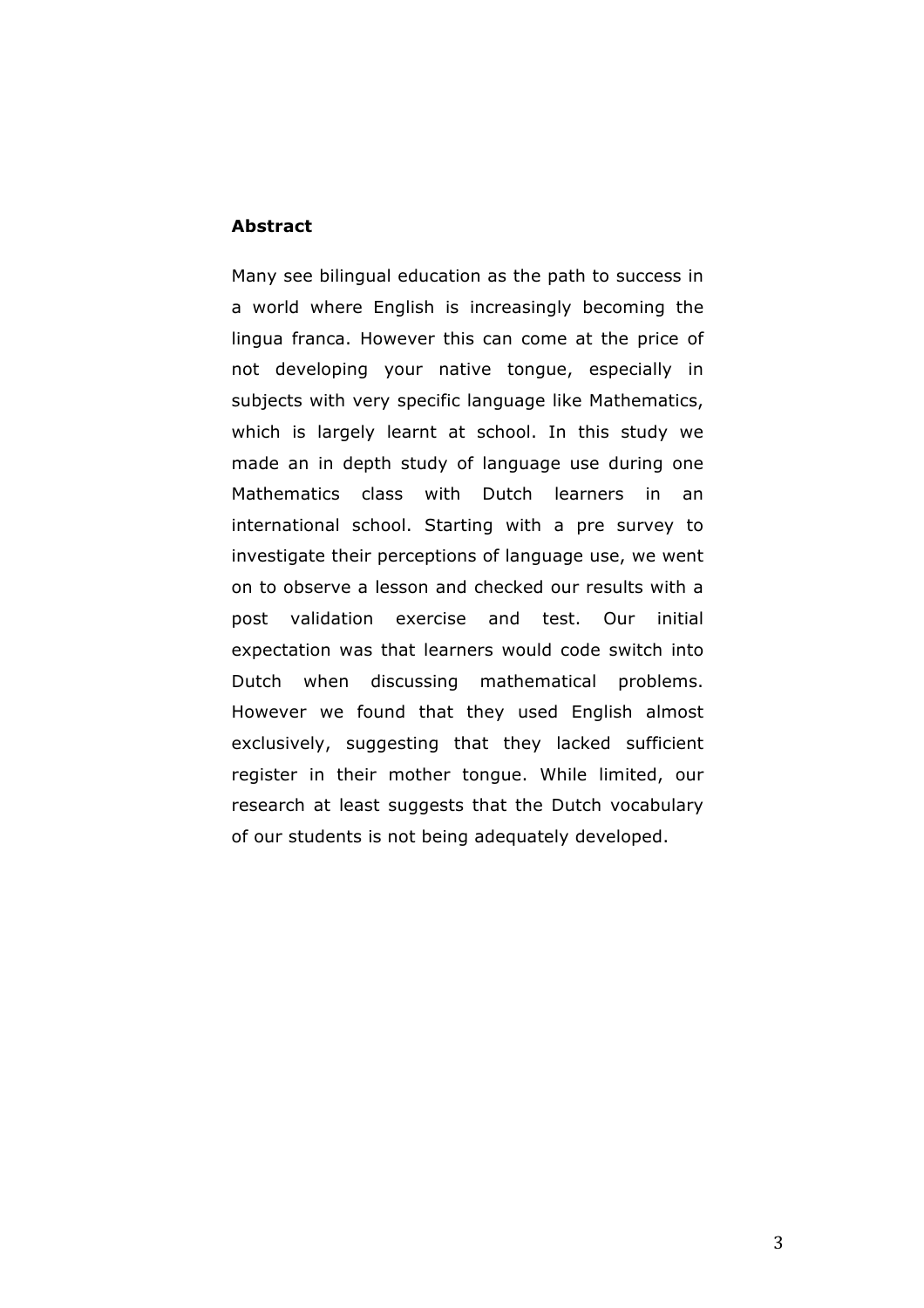## **1. Introduction**

#### **a) Problem statement**

We work in an International School, which offers the International Baccalaureate Middle Years Programme and Diploma for students from 12 – 18. Currently all subjects (except French and Spanish) are taught exclusively in English. There is currently some debate among school management about the language of instruction for Mathematics in years 1 and 2. Some have suggested creating a class composed entirely of native Dutch speakers, taught in Dutch who would take Dutch language exams. Informal interviews with the management team indicate that this debate is mainly fueled by the perception, especially among parents, that Maths is a more difficult subject. In addition many feel that Maths skills are essential for entering into the more prestigious 'science stream' at school which was felt to offer better opportunities for prestigious studies such as engineering and economics. Therefore taking Maths in English presents something of a 'risk' in terms of acquiring a more thorough knowledge of and ability in the subject. On the other hand the school is very committed to the ideas and concepts behind bilingual education and is unsure as to whether this could set an unhelpful precedent.

However before any decision could be taken regarding the language of instruction, the management team wanted answers to the following questions:

- i) What language do Dutch students currently use during Math's classes?
- ii) Are students able to accurately use Mathematical language in English?

The problem was that there was no data, only vague assumptions. We were therefore asked to carry out a descriptive piece of research to ascertain exactly what kind of language the students are currently using and whether or not there was evidence that, within this particular context, students' progress in the subject was in any way hindered due to language issues. This follows a key recommendation in an EU report on CLIL (Marsh, 2002) which echoes Brodie's (1989) idea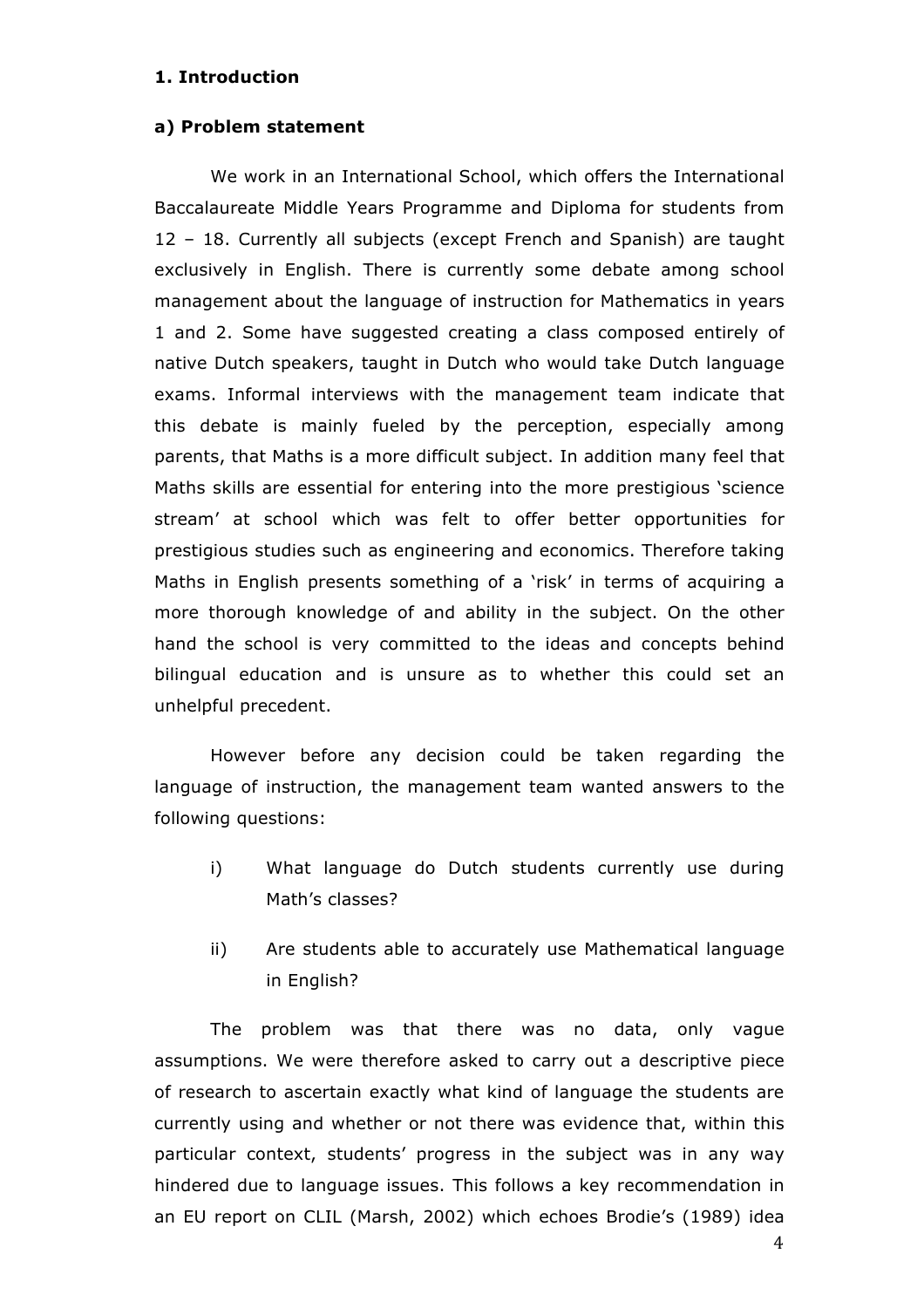that 'every situation where the need for bilingual education arises is unique, and will require its own analysis, research and solutions'.

#### **b) Theoretical Framework**

Our theoretical research focused on 3 areas suggested by the particular problem posed by the school and our research question: "What language do students use in Mathematics classrooms in our international school?" Firstly whether or not the assumption, that the language of Mathematics posed particular issues or problems, is supported by literature. Secondly what particular kinds of language have been observed in other studies of bilingual Maths classrooms. Thirdly what learning problems researchers had encountered among bilingual students of Maths regarding language.

It seems that the intuitive suspicions of the parents and school management have some basis, as many researchers seem to agree that the 'register' of mathematics poses particular problems for learners (Morgan, 2007). Halliday (1975) defined this register as 'meanings that belong to the language of mathematics (the mathematical use of natural language, that is, not mathematics itself), and that a language must express it if it is being used for mathematical purposes' (quoted in Moschkovich, 2006). Firstly there is the issue of Mathematical lexis. There are a number of words which can be encountered in Maths, such as "set", "point", "field" or "column" that may cause confusion as they are more commonly encountered with different meanings (Moschkovich, 2006). Conversely there is other lexis that may be difficult to learn as they are so rarely used such as locutions like "square on the hypotenuse" or "least common multiple or particular". There are Latin / Greek combinations such as "coefficient", "asymptotic" or "parabola" (Cuevas, 1984). The linguistic demands placed on second language learners in Maths classrooms and the negative impact on student performance have long been acknowledged (Cuevas, 1984; Gilberto, 1984; Marsh, 2002). Recent studies in the Netherlands among minority ethnic students whose first language was not Dutch found that they were particularly disadvantaged in this subject (Van den Boer, 2003; Van Eerde & Hajer, 2009). However, there have so far been no studies on language use within Mathematics classrooms in International Schools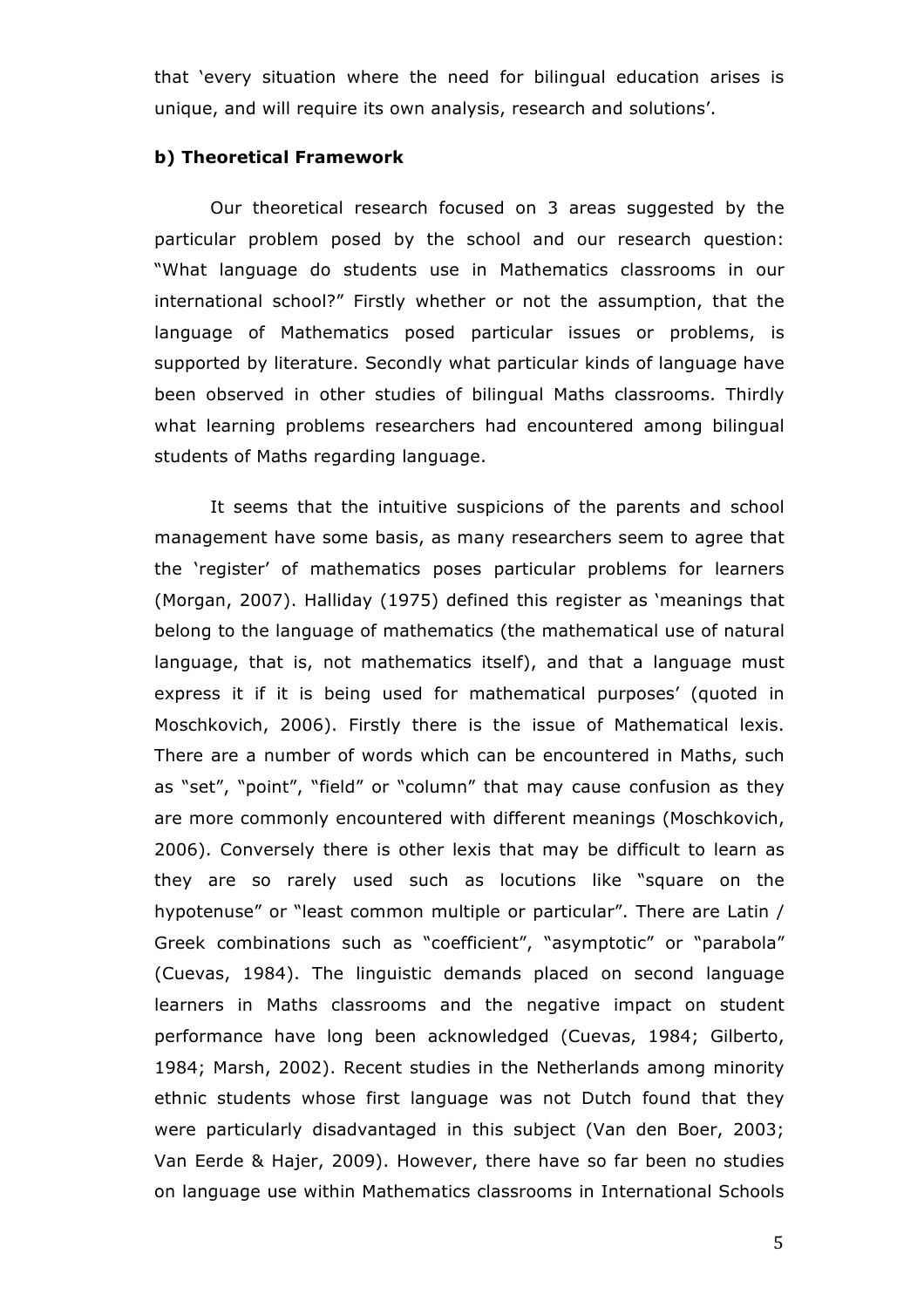within the Netherlands. Given the problems students can face learning Maths in another language and a lack of available data it was clear that research into our students' language use would be both beneficial to the school and potentially to academia.

In terms of what language was used in bilingual Maths classrooms in other countries, "Code Switching" was a common feature. In studies across the world, researches have found that students regularly "code switch" or "code mix". Baker (2001) defines this as deliberately alternating between languages. For example it may be that there is a word phrase that is either better expressed in another language or is commonly used by a particular linguistic community. An example from practical experience would be Dutch teenagers using various English phrases such as "No way" or "Messed up" within a Dutch sentence. Code switching can be used either within a sentence or over a number of sentences. The line between translation, or simply using your native language is therefore a fine one, but essentially students code switch when they have the intention to revert back to another language. In the case of students within our classrooms, this language would be English. Both Baker (2001) and Mochkovich (2006) agree that this is not a sign of language deficiency with the latter saying that it is "a dynamic verbal strategy in its own right". Studies have shown that various types code switching are very common in mathematics classrooms throughout the world. Moschkovich (2005) describes a study among Latino children in the US, which indicates that bilingual learners regularly switch between languages while engaged in computation or in discussion with other learners about more difficult mathematical problems. In former British colonial countries code switching is often used by Maths teachers to create a more friendly, positive atmosphere or to the make problems / concepts for relevant to students' experiences. Learners in this studies also regularly code switched, especially when discussing more complex problems (Arthur, 1996; Lin, 1996; Merrit et al 1992; Setati, 1998). Our initial hypothesis (based on the literature and our own experience) was that our bilingual learners would also make regular use of code switching in class. This opinion was informed by the fact that as the Mathematical register was so challenging learners would switch to their native language when discussing Mathematical terms as was the case in other studies.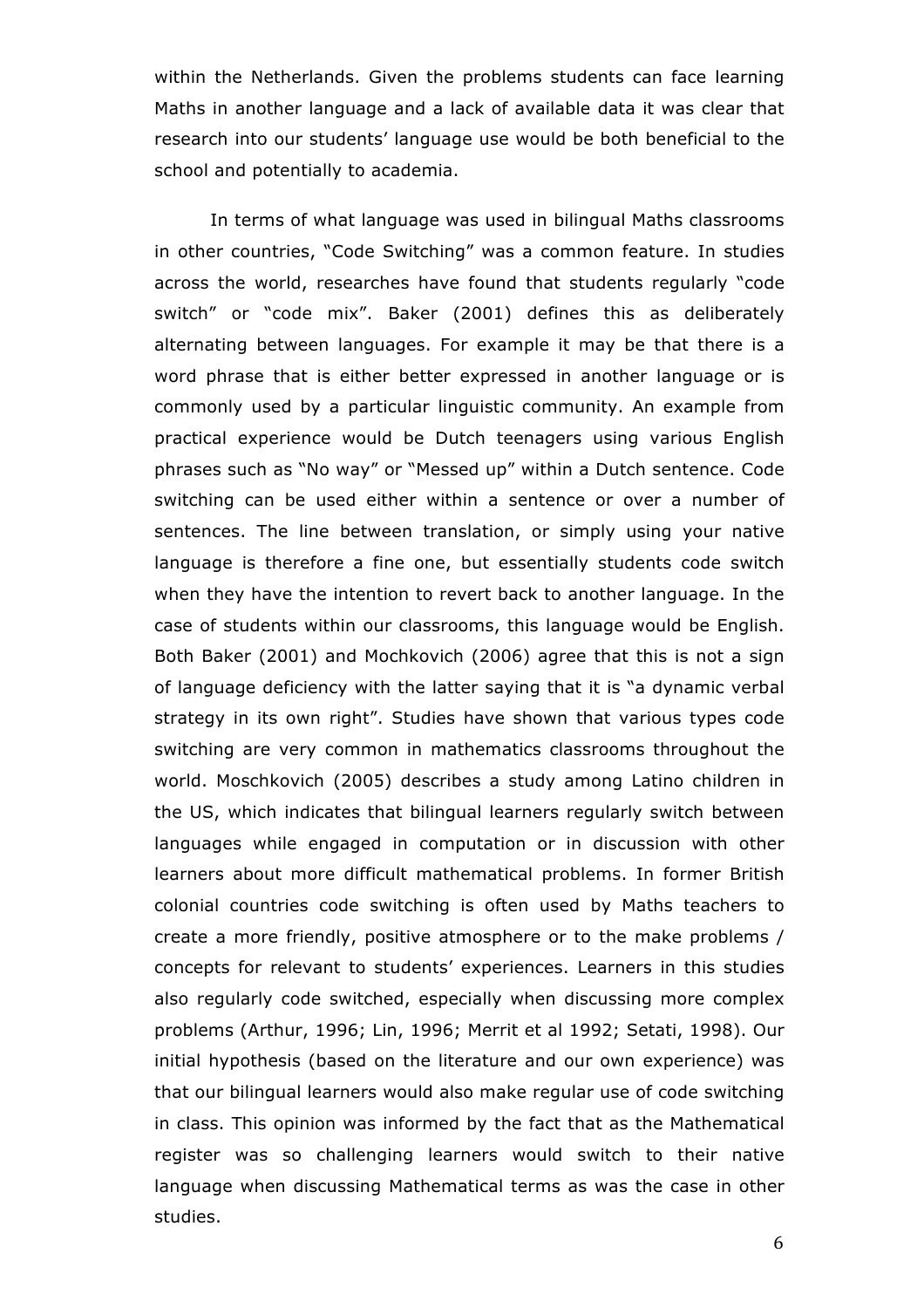The third part of the research was to focus on the issue of whether or not learners encountered difficulties using the Mathematical register. When informally interviewed, colleagues could not say the extent to which their learners code switched, especially during group exercises. They agreed that their students did sometimes use Dutch in class but could not say when and for what. This information was important to know as other studies have indicated that learners who regularly code switch may be disadvantaged. May (2011) investigated language use in Malaysian schools (which have recently reintroduced English as the language of instruction), where code switching is a regular feature of Maths classrooms. He concluded that by accepting code switching within their classrooms teachers decreased their "students opportunities to engage with subject-appropriate discourse and consequently reduced their ability to function in that domain" (p17). Students who had regularly code switched were often unable to progress to higher-level exams or university where the courses are largely in English. Similar issues were found by Morgan (2007) in London where teachers were reluctant to force students to use English in Maths, giving them instead the option of using home languages. However the effect again was negative as 'by withholding specialist forms of mathematical language they are also likely to be denied access to more advanced forms of mathematics' (p241). If code switching was a regular feature of maths classrooms in international schools, Dutch learners were potentially not developing their English mathematical register sufficiently to deal with higher-level exams, which they would take in English. Research by De Bot et al (2005) indicates that once learners develop certain language norms (for example regularly using Dutch words in certain contexts), these can become fossilised within that individual's language system. This is explained through the Bilingual Interactive Activation model of lexical processing. Essentially all lexical items from both (or more) of a bilingual's languages are part of one network. If one item is activated with greater frequency it will start to become ingrained as part of someone's natural language. The second danger was that the activation of certain words will lead to the activation of other related lexical items. This could mean that learners not only begin to regularly use Dutch words but that these words, while perhaps similar in meaning to the English terms, will not carry the precise Mathematical meaning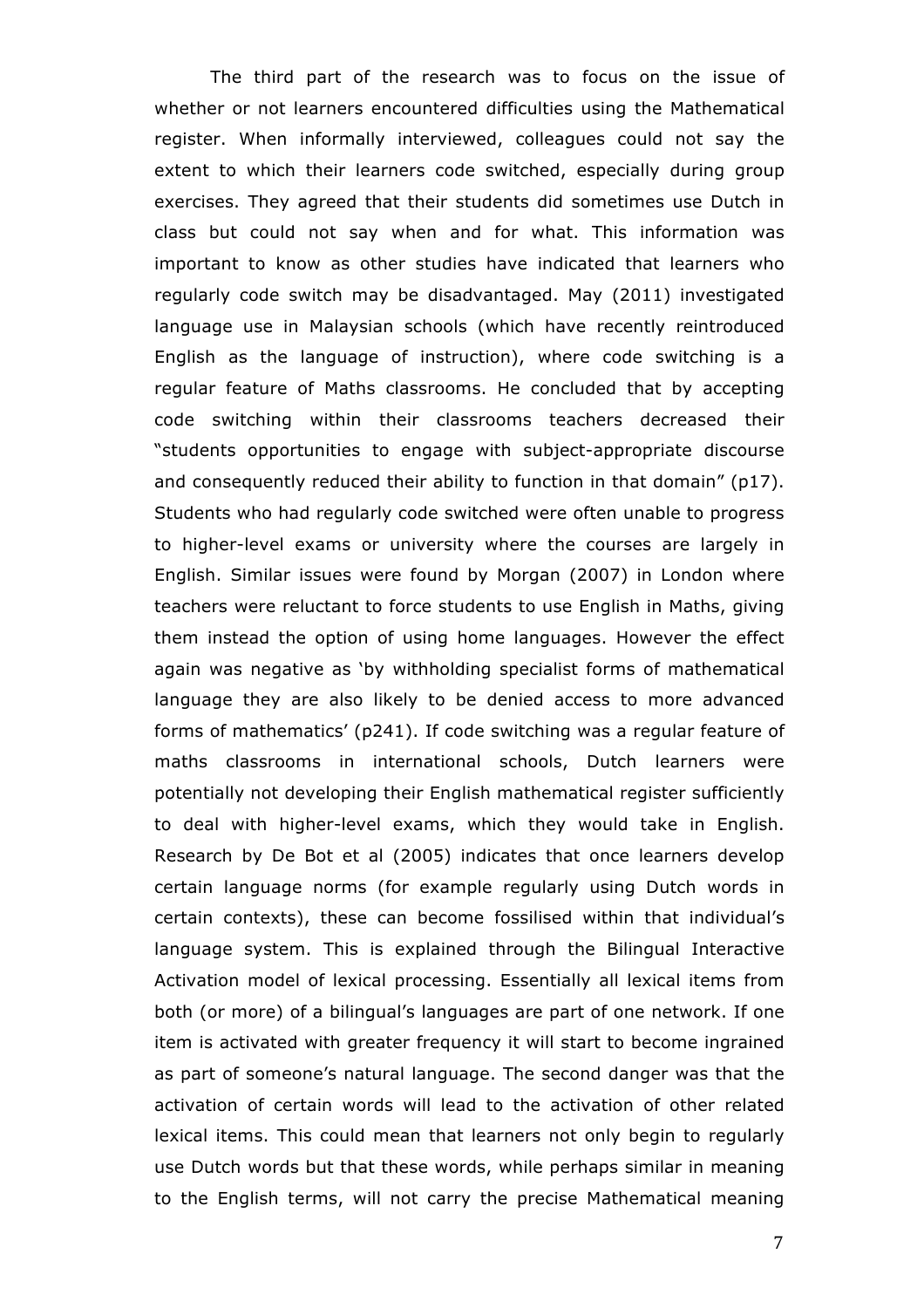required. Our research could therefore possibly have identified the extent to which the younger learners code switched during Maths classes, before potentially negative language usage had the chance to get fossilised within their language system.

Our literature review led to the development of two key variables based on the hypothesis that learners would regularly code switch between English and Dutch due to the difficulty of the mathematical register. Firstly what use do learners make of code switching in class? Secondly is the code switching accurate and allow learners to correctly understand and use mathematical ideas, concepts and skills? The instruments were designed to capture these variables, but the results led to them being revised as the hypothesis was found not to be true.

## **c) Relevance**

#### Personal

Two of us have backgrounds in mathematics and one in English language teaching. We feel that this research topic both complements our respective experience and provides an opportunity to deepen our knowledge of CLIL. We all work and intend to continue working within the IB system so this investigation would also help broaden our understanding of how it can provide the most effective schooling for our students.

#### **School**

The school hoped to gain an insight into language use in classrooms to help decide whether or not to offer a Dutch steam for Mathematics. If there was evidence that students' progress was being in some way hindered by a failure to acquire a Mathematical register in English, it would have perhaps made sense to change the curriculum into Dutch.

#### **Theoretical**

Language use in Maths classrooms had not been investigated in this context before. We hoped to add to the debate regarding the effectiveness and consequences of code switching in Mathematics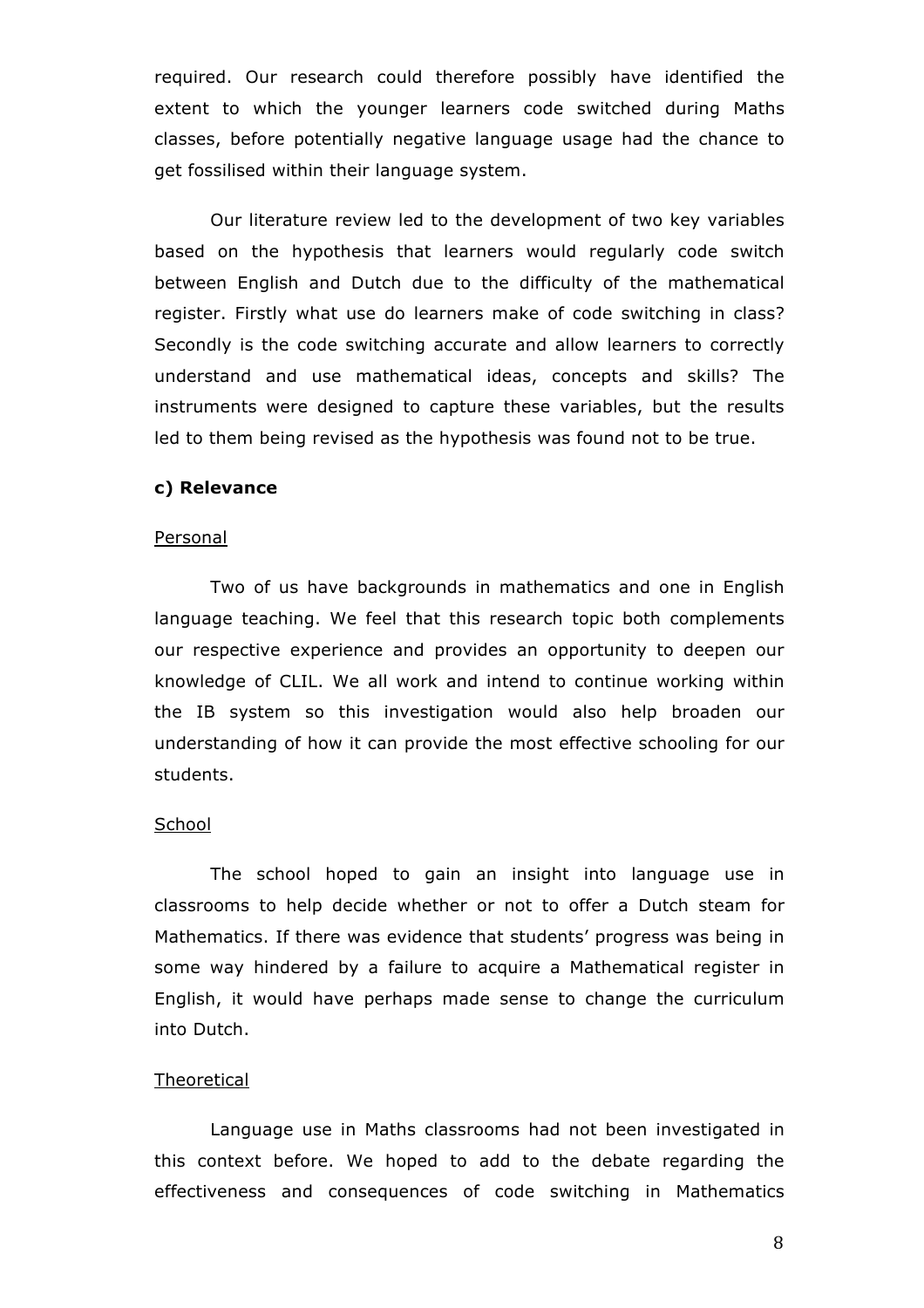classrooms. We also hoped to provide an insight into how learners use language in Maths classrooms in International Schools and whether this type of education was effective in developing learner's ability to use more subject specific lexis.

## **2. Method**

#### **a) Selection of respondents**

We investigated students in their first year of secondary school, following the first year in the IB Middle Years Program. We choose this class for reasons of practicality rather than their representativeness. The school management had said that they wanted to potentially introduce a Dutch language Maths class in either year 1 or 2 and the students selected were in the only class in these years which one of us taught. Using one of our own classes made organising the research easier. In addition there were a greater proportion of our target group, i.e. native Dutch speakers, within this group than in other classes in the school. The class consisted of 25 students (16 girls and 9 boys). Dutch is the native language of 14 students. The other 11 students are international students with different backgrounds who are native speakers of English or other languages. Their ages vary from 11 to 12. The lessons which were observed were part of a lesson-series about Algebra.

## **b) Instruments**

We applied both quantitative and qualitative methods (Tashakkori & Teddlie, 2003) to provide as full and accurate a picture of language use as possible. A pre survey was used to elicit the students' opinion of their language use and the extent to which they code switched at school and in particular in maths. An anonymous survey has the advantage of being quick and easy to administer and eliminates 'interviewer effects' (Bryman, 2004). Qualitative observations allowed us to test whether this was an accurate view of reality (Denzin and Lincoln, 2000) as well as evaluating the accuracy of their language use in Maths. A post test provided information about whether the Dutch speakers were in any way disadvantaged by their language skills. Finally a post validation exercise provided a further chance for students to comment on their language use after being presented with the results.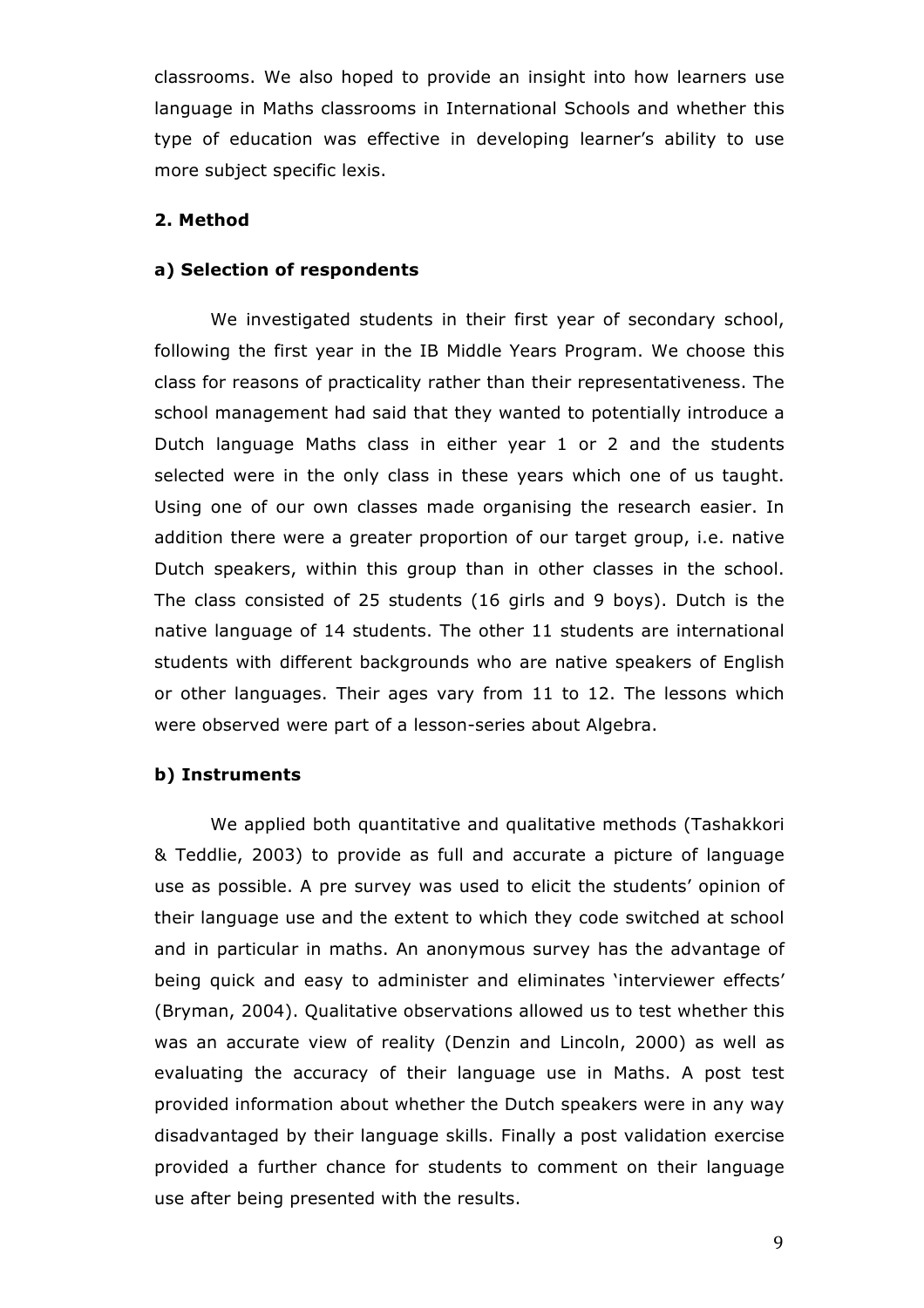The approach enhanced the reliability of our results by allowing us to triangulate our data. We understand triangulation as 'a process of cross-checking findings deriving from both quantitative and qualitative research' (Bryman, 2004). The quantitative results from the pre-survey were cross-checked with the qualitative observations to give an accurate picture of language use. Our qualitative observations on the accuracy of translation and code switching were cross checked with the quantitative results from the post task test and post validation exercise.

#### **i) Pre-survey**

Our pre survey tested students' opinions about their own language use (with a focus on code switching) following May & Ong (2010). We choose closed questions because it is easier to process the answers, it enhances comparability of answers and may clarify the meaning of a question for respondents (Bryman, 2004). Reliability was checked through *stability* of the responses (Bryman, 2004). The questionnaires were given out twice, with a week's gap between but before the observations. By doing so we could check to see if the results are stable over time. A coefficient of 0.8 was considered acceptable (Bryman 2004). To test the face validity of the survey we gave it other mathematics teachers and the head of the school and asked if the questions were suitable for the purposes of the research (Bryman, 2004).

#### **ii) Pilot**

Following Bryman (2004) we did a pilot to check our equipment and test the suitability and effectiveness of the planned observation. The pilot involved a mathematical game where students would apply algebraic expressions to daily life.

1. During the exercises the students only seemed to only be using English when observed. As this did not meet the expectations of our hypothesis we thought that this might have been the result of 'reactive effects' where the "research subject's knowledge that he is participating in scholarly research may confound investigator's data" (Web et al., 1966). We also thought that any intervention by the researcher during the observation to ask questions might have similar consequences. As a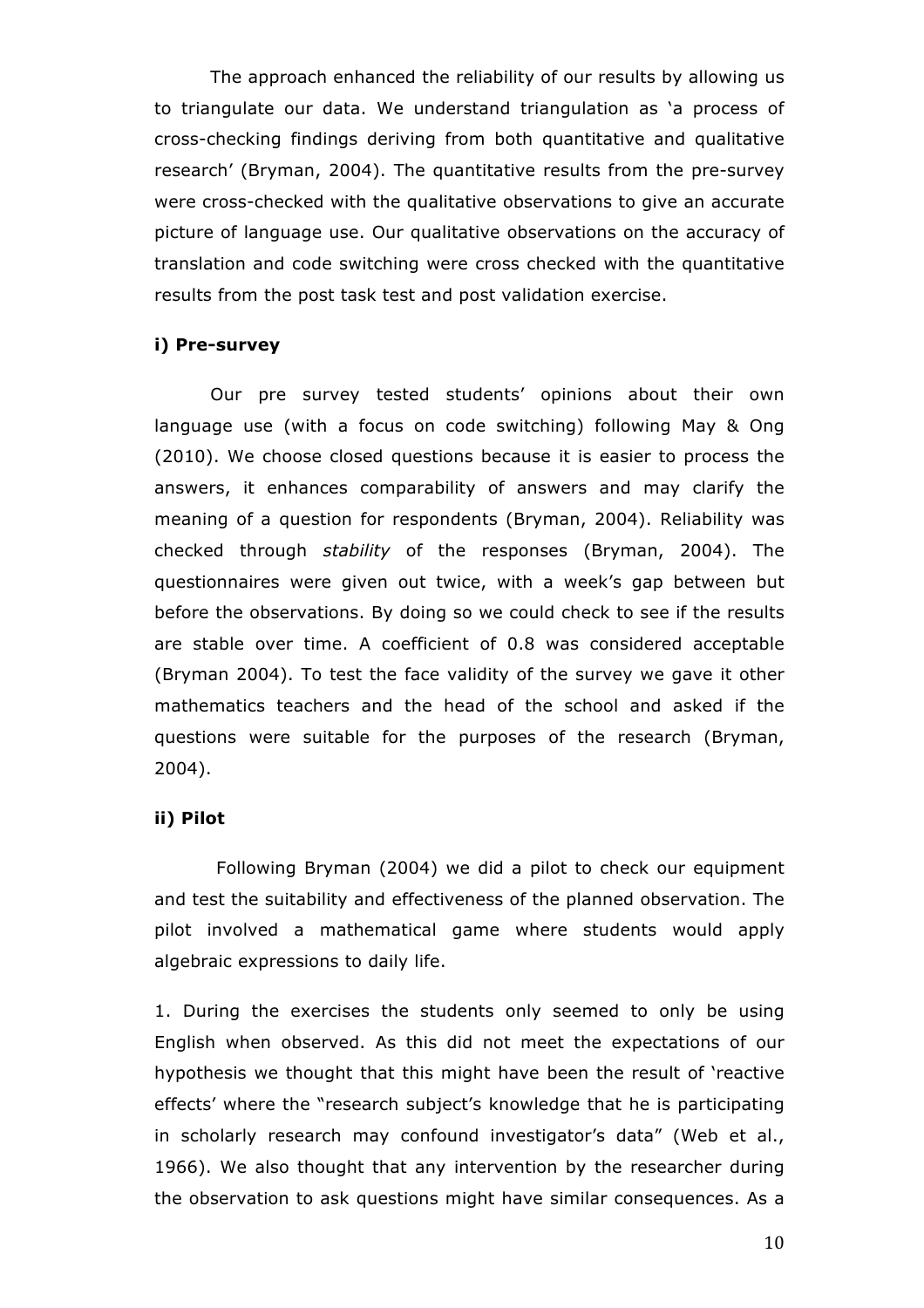result we altered our methods in two ways. We initially wanted two observers to take semi-structured interviews (Rubin and Rubin, 1995) with the participants but changed to a non-participant observation approach where the "observer observes but does not participate" (Bryman 2004). Secondly during the observation we had two tables with recording equipment but no observer. These were compared with the results from the observed tables.

2. If there were native speakers on the same table we noticed that students only spoke English. As our research is focused on bilingual learners and the language they use we put speakers of other languages than Dutch on other tables so as not to confuse the results.

## **iii) Lesson Observation**

To gain an accurate picture of the reality of language use in Mathematics classrooms, the frequency of code switching and the accuracy of students' language we used sound recordings and the non participant observation approach mentioned above. The observations were carried out by two researchers in order to ensure internal reliability through inter-observer consistency (LeCompte and Goetz, 1982).

#### **iv) Validation exercise**

We checked the validity of our observations through a respondent validation exercise (Bryman, 2004). This took the form of a *focused group interview* which tests "a respondent's subjective responses to a known situation in which he or she been involved and which has been analysed by the interviewer prior to the interview." (Cohen et al., 2007). In this instance we checked with the students if they believed our conclusions to be a valid representation of how they talk in class. This was non-directive and gave respondents the chance to talk about and comment on the experience (Cohen et al., 2007). By working in a group the students were not saddled with the pressure of a one to one interview with their teacher and the group discussion yielded a wide range of opinions.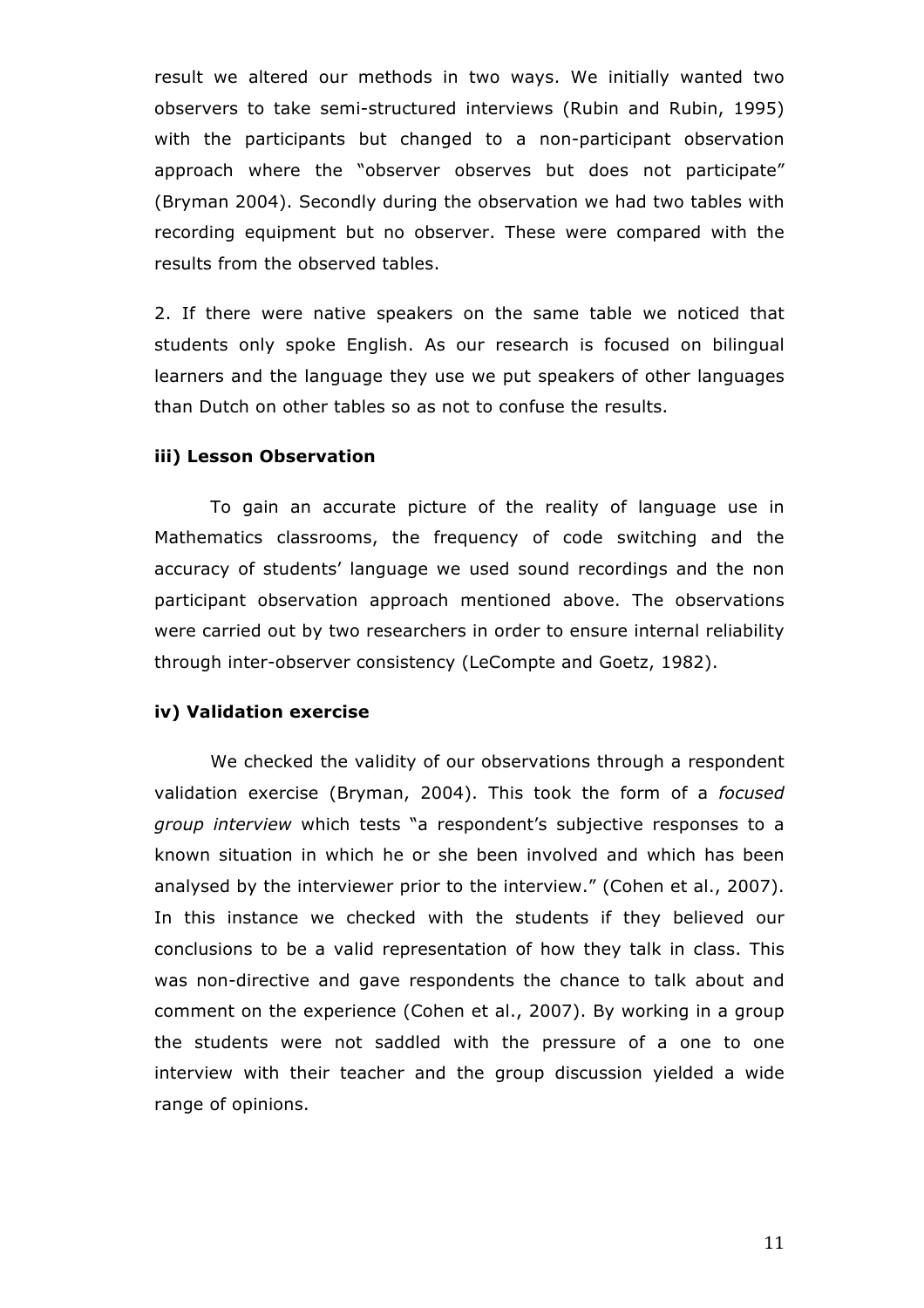### **v) Post test**

To check whether the learners had learnt and were able to use the mathematical ideas and concepts accurately they were given a test after the observations. This allowed us to triangulate our observations regarding their language use, and compare their test results to those of native speakers of English to see if there was evidence that Dutch speakers were in any way disadvantaged.

## **3. Data processing**

## **i) Pre Survey**

This provided us with quantitative data regarding student perceptions of their language use. The survey focused on what languages they believed they used in different contexts (school, home, maths classes) and the extent to which they code switched. The pre survey can be said to have a high measure of reliability as the results were very stable over the two questionnaires. Across the questions there was never more than between a 4% and 8% anomaly which we consider acceptable based on literature (Bryman 2004). Colleagues at school all agreed that the questions were the right ones to ask providing an adequate degree of face validity.

#### **ii) Observations**

The observations provided us with qualitative data about the reality of language use in mathematics classrooms in our school, both in terms of the use (or rather lack of use) of code switching and the accuracy of the learners' the Mathematical register. Our approach was based on elements of grounded theory which we understand as developing conclusions or "...theory that was derived from data, systematically gathered and analysed through the research process" (Strauss and Corbin, 1998). However we acknowledge that certain elements of a more rigorous approach to grounded theory are missing from our research. Our data is based on one (or two including the pilot) observation, which means we have not fed back our initial findings into the development of new data collection instruments and further sampling (Bryman, 2004). This would of course have provided a more reliable and potentially more valid view of reality. As a result the theory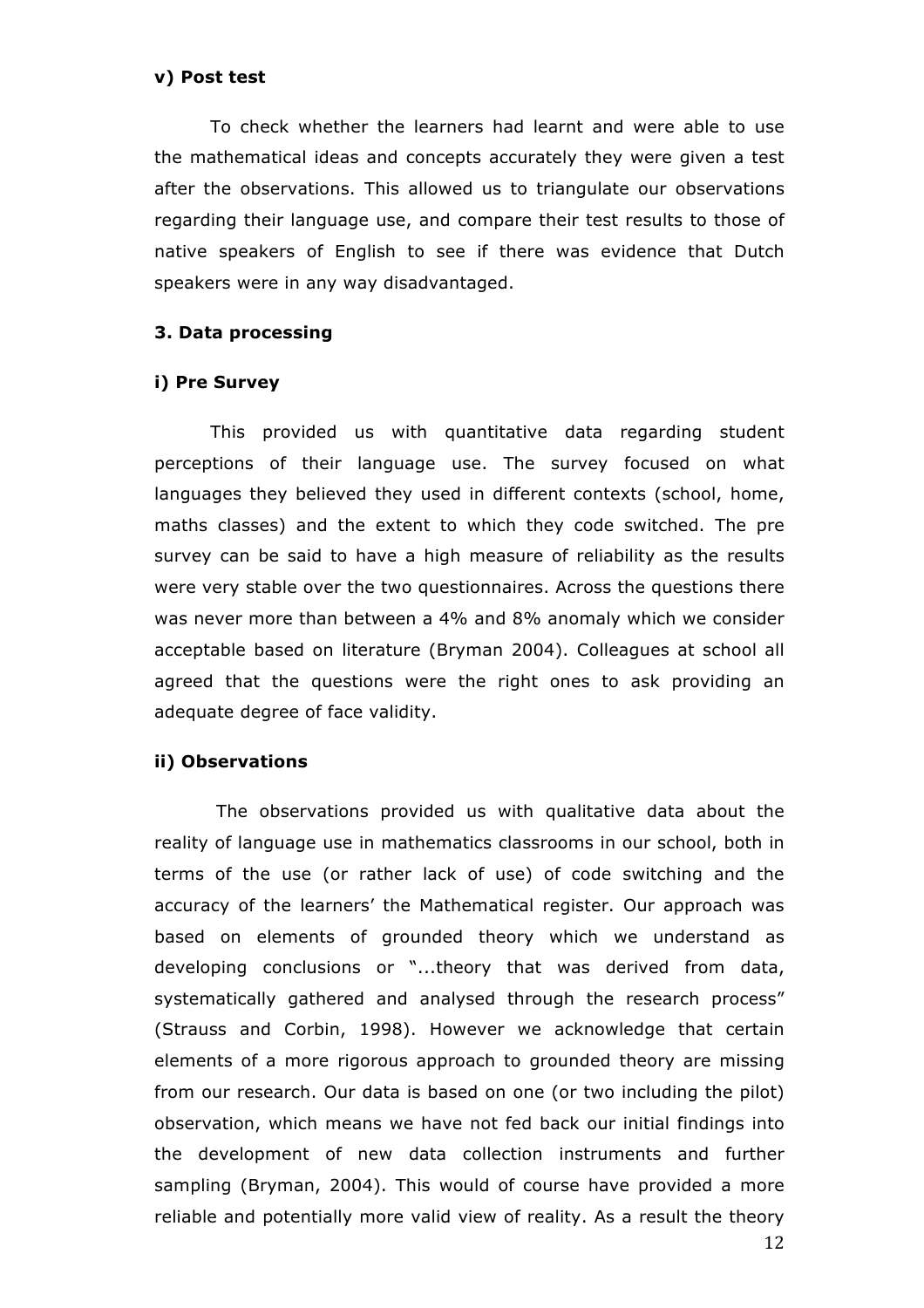we developed must be seen as substantial as opposed to formal as it will has a far more limited 'range of applicability to substantive areas' (Bryman 2004).

To capture the data we used open coding, to "…..break down, examine, compare, conceptualise and categorize data" (Strauss and Corbin, 1990). Each code had a label given to describe a concept or 'discrete phenomena' (Bryman, 2004), associated with language use. As this was qualitative research we let our interpretation of the data define our codes instead of using codes decided in advance (Charmez, 2000). Once we had analysed and coded the transcripts of the lesson we grouped the concepts into wider categories which we believe represented the 'real world phenomena' (Bryman, 2004) of our students' language use. To check the reliability of the observations the two observers compared their results and came up with a list of suitable codes which they believed captured what had been seen. There were very few discrepancies and this was confirmed by listening again to the recordings of the groups.

### **iii) Post observation tests**

These were examined using a bivariate analysis (Bryman, 2004) to examine relationship between the mother tongue of the students and results. We used a simple contingency table where students were grouped by language and grade.

#### **iv) Post observation validation**

We recorded what students said in response to our presentation of the results, to ensure we could check our interpretation of the discussion. As we wanted to encourage the students to comment freely on their perceptions of our results we did not intervene. We had planned to analyse the results using the same open coding approach we used with the observations, but found that the students almost unanimously agreed with the validity of the results making this unnecessary.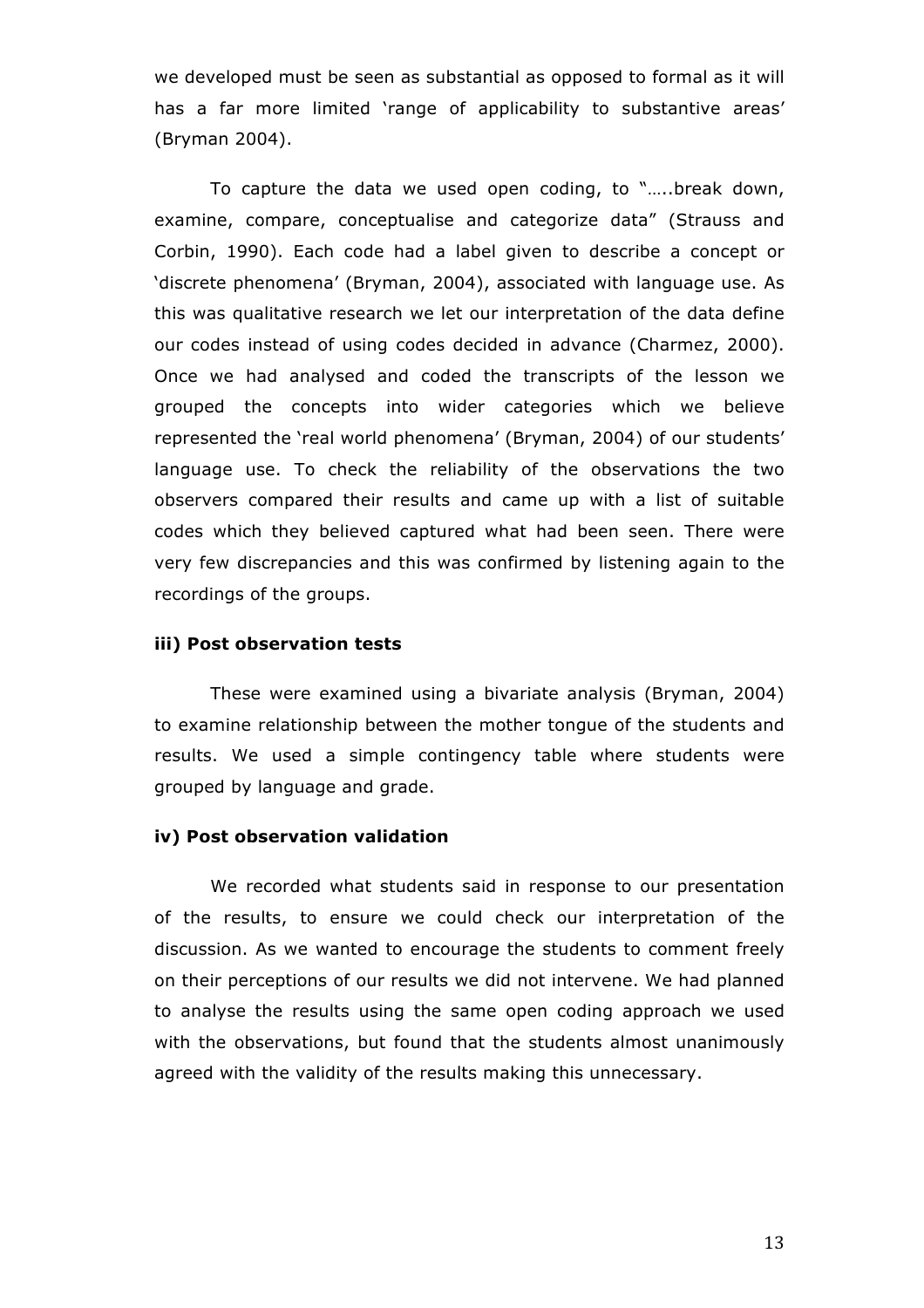## **4. Results**

## **a) Pre Survey**

The majority of Dutch students said that they spoke either English or a mixture of Dutch and English in school (72%). However when it came to the classroom only a very small minority said that they use Dutch, in this case to either speak to the discuss mathematical problems with students (7%) or to think about them (14%). The majority stated that they either use English (to discuss mathematical problems with students - 64 % or to think in about mathematical problems – 57%) or code switched in a mixture of Dutch and English (29% said they did this for both discussing problems and thinking about them). We believed this result to be rather unrealistic, given our hypothesis that learners would regularly code switch during maths classes.

## **b) Observations**

The results of the pre survey were found to actually be far more accurate than we had suspected. Except in certain (rather uncommon) circumstances learners very rarely code switched into Dutch and their use of the mathematical register was without exception accurate. We initially grouped relevant sections of the transcripts/observations into 16 different codes, which were then grouped into following three more general categories.

**A. Students use English for Mathematics register** (either in Dutch or in English sentences).

English was predominantly used but even in Dutch sentences code switching was in English (shown in bold):

- 1. Why is the barycenter<sup>1</sup> always closer to the larger object?
- *2. If you look at the equation you will see that …*

!!!!!!!!!!!!!!!!!!!!!!!!!!!!!!!!!!!!!!!!!!!!!!!!!!!!!!!

*1. eh? What? I don't understand it. Ik begrijp er niks van.*

*2. Kijk, we hebben deze equation, op de numerator er is d de distance en dat times de mass van de grootste planeet.*

 $1$  The center of mass or barycenter is the weighted average location of all the mass in a body or group of bodies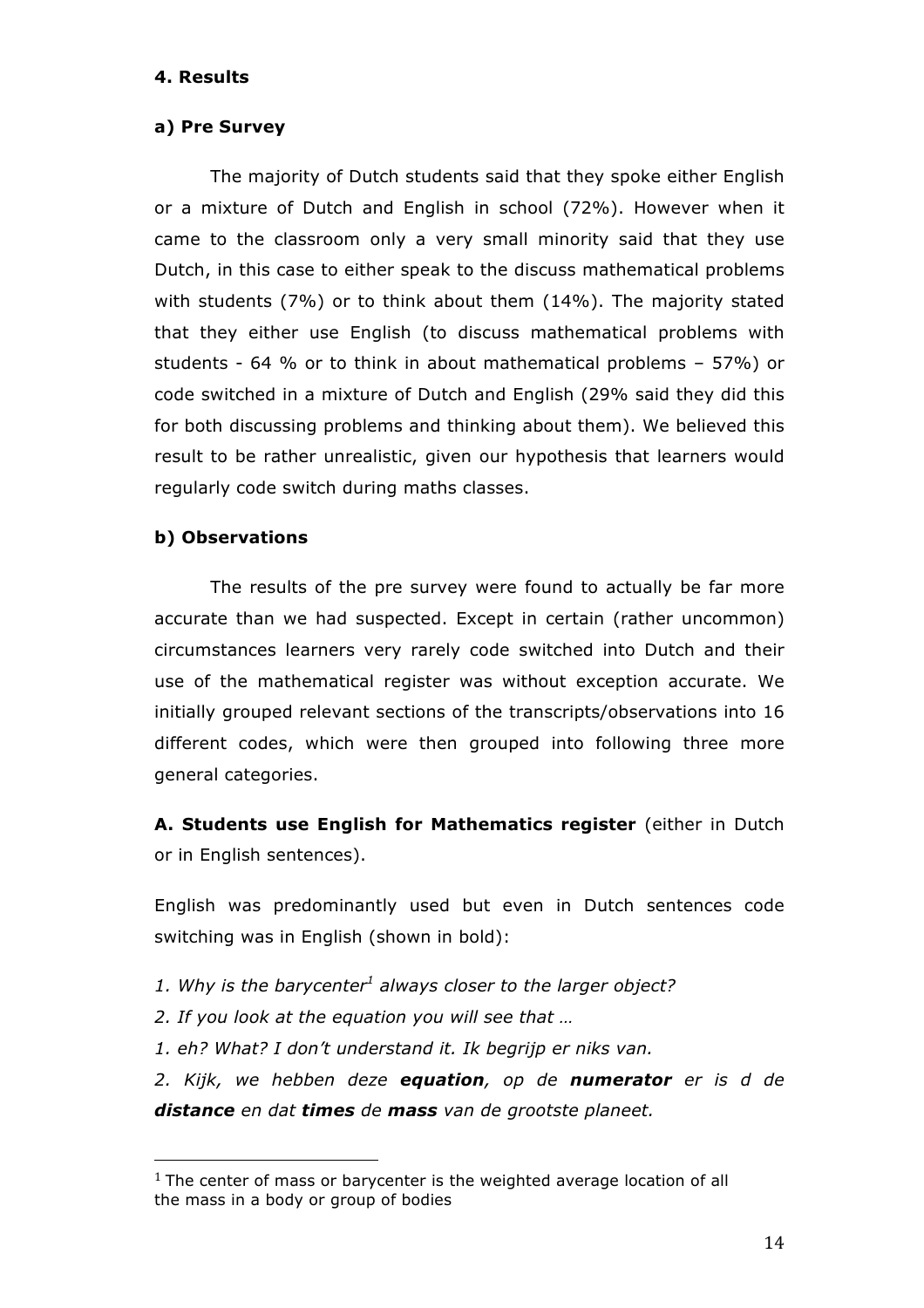# **B. Students switch to Dutch when they area frustrated, angry, need reassurance etc. but quickly switch back to English**.

This occurred infrequently, but in this instance code switching into Dutch is used for some mathematical terms (in bold), however it caused some confusion:

- *1. I don't understand it. Ik begrijp niks van.*
- *2. Do you want me to explain it in Dutch?*
- *1. ja*
- *2. de barycenter is deze vergelijking.*
- *1. wat is een vergelijking?*
- *2. an equation*
- *1. ok, maar waarom is X hier en niet Y*
- *2. omdat het gaat over de afstand van X naar Y en niet andersom.*
- *1. ok, nu begrijp ik het wel.*
- *2. but which value do we have to give to X and Y?*
- *1. X is half the mass of earth and Y three times the mass of earth.*
- *3. no, Y is four times.*
- *1. aha*
- *2. ok, what about the distance between the objects?*

However there were times when learners used English even when they were stressed. For example in the following instance the  $2^{nd}$ student was observed to be rather frustrated but did not switch back into Dutch. For example:

- *1: To calculate the barycenter*
- *2: the barycenter of what? Oh I don't get it anymore*
- *3: dividing by x plus y*
- *1: you have to replace*
- *2: but, if x equals 5 and y equals 6*
- *4: exactly and that's what you replace in the equation*
- *2: but we don't know the barycenter*
- *1: yes you do*
- *2: oh you are right, great*

What is important to note is that in nearly every instance English, not Dutch words were used for mathematical lexis. This indicates that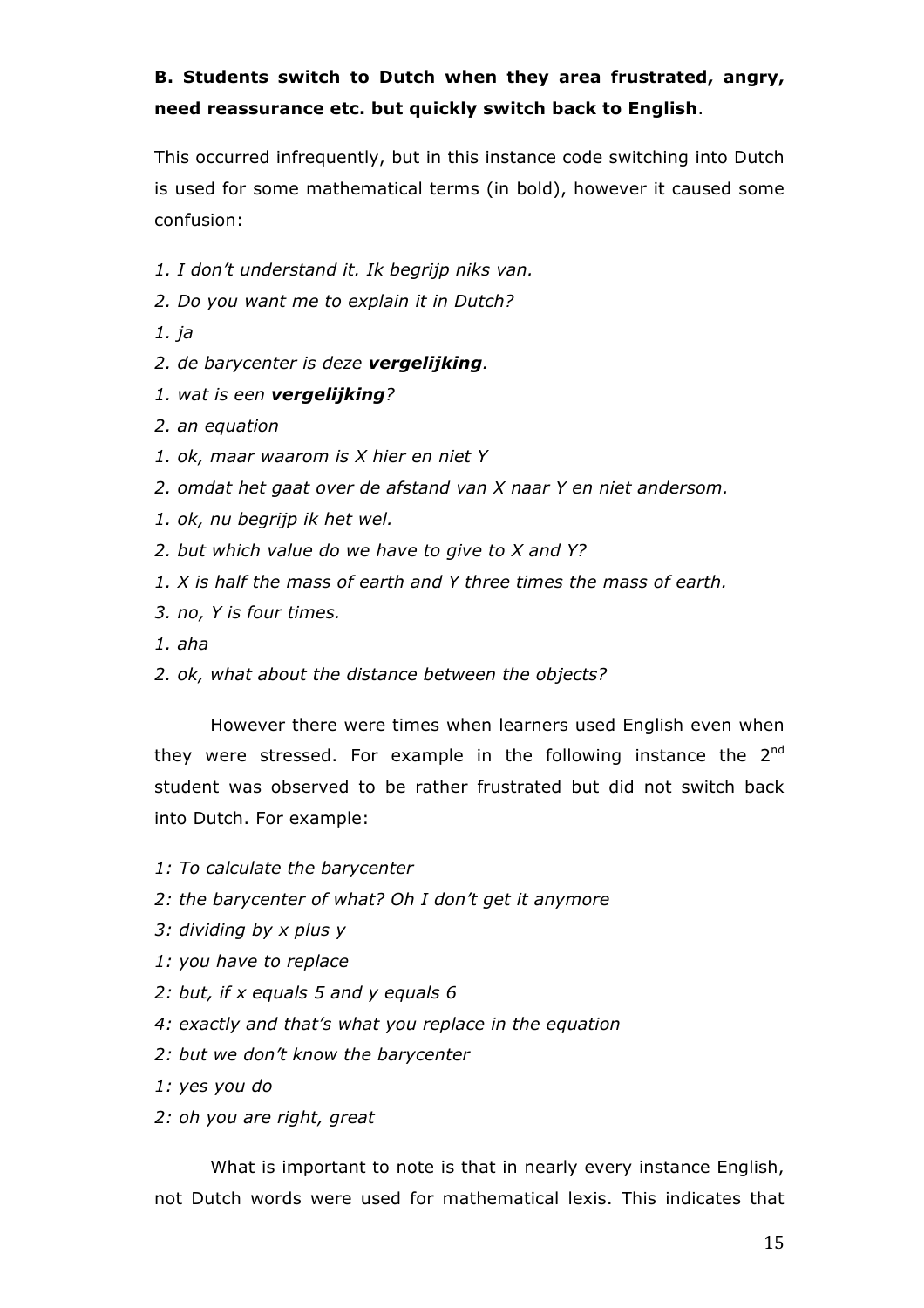learners have something of a linguistic gap in their native language. In less than 5% of the instances when students were discussing mathematical problems did they use a Dutch word for Mathematical lexis.

## **C. Students use Dutch for social purposes.**

This was particular apparent at the beginning of the lesson when the students in Dutch groups spoke their native language until the teacher announced the beginning of class. At this point they immediately switched to English which they then spoke for the majority of the rest of the lesson. As soon as the bell had sounded the learners were observed speaking in Dutch:

*1. ok guys, you can start packing you stuff and get ready for your next lesson.*

- *2. Eindelijk, welke les hebben we nu?*
- *1. Engels.*
- *2. heb je de huiswerk gedaan?*
- *1. Ja, maar niet alles.*
- *2. kom, we moeten gaan.*

The learners very much seem to conform to Valdes-Fallis' definition of bilinguals as people who "...use one of their languages for certain functions and the other for other functions or situations" (Valdes-Fallis 1978). In this case learners seem to see the classroom as the domain for English.

#### **c) Post task test**

No significant differences were found in the results (Figure 1) of the post task scores achieved by Dutch and English speakers as show in the table below. This indicates that the Dutch learners are not disadvantaged due to language.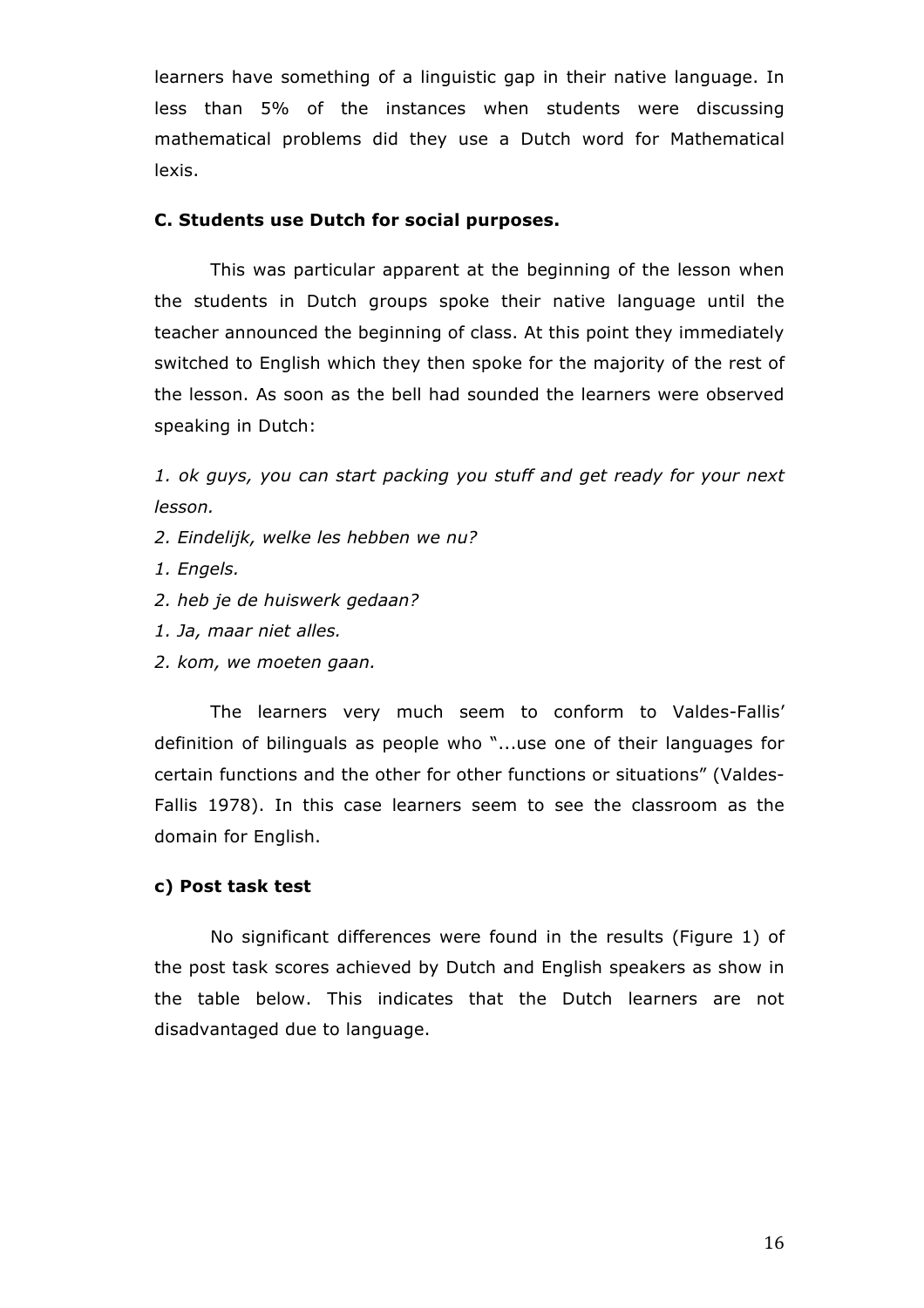



### **d) Validation exercise**

As already mentioned the students all agreed that English was their primary language in Maths classes. They agreed that they were far more likely to switch to Dutch at the end of the day when they were tired or when an exercise was particularly difficult or they felt unable to understand what was being asked of them. However they all confirmed that this was always very temporary and they were happy switching back to English. More importantly there was a general agreement that they were more comfortable using English during Maths classes. The reason was that they often only knew the English words for many items of mathematical lexis.

#### **e) Triangulation**

The various instruments do support each others' results. The students' perception that they nearly always used English for Maths was confirmed both in the observations and the validation exercise. The accuracy of language use that was observed during the lesson was then backed up by the results of the post task test.

## **5. Conclusion**

Our results are limited in terms of numbers of students studied and the number of hours they were observed. Nonetheless we feel the instruments to have been both a valid and reliable method of analysing language use. Every test of both reliability and validity was successful and the triangulation of the data gave a measure of robustness to the results. This allows us to draw some tentative conclusions about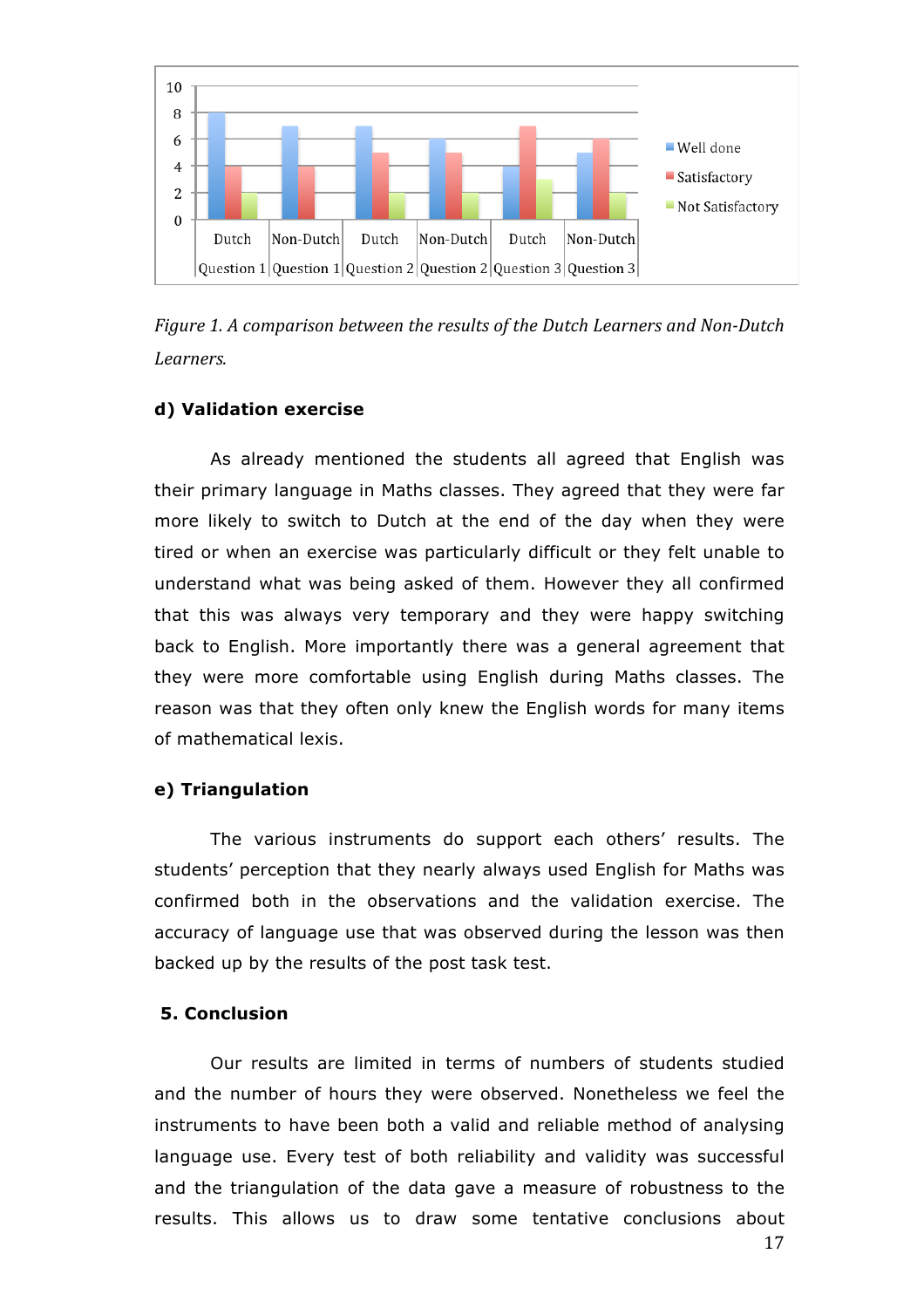language use in Mathematics classrooms in this particular context. Firstly, they strongly indicate that the native Dutch speakers in this study use English as the primary language when using the register of Mathematics. The evidence did not support the original hypothesis that learners would code switch regularly into Dutch. Instead, the use of code switching was far less common than anticipated and when used, it almost always worked in reverse of our expectations with learners switching into English for subject specific terms in the middle of Dutch sentences. This rendered our second variable redundant and suggests that, in this context, the learners are either far more comfortable with the English terms or do not in fact know the Dutch ones. Whatever the case it seems that these learners are able to understand and apply Mathematical concepts as well as native speakers of English as confirmed by the results of the post test. However if learners are using English terms because they lack the knowledge in Dutch, these results do suggest that the development of their mother tongue is being neglected.

## **6. Discussion**

Our results do mirror some of the research on code switching from former colonial countries. For example in Kenya (Merrit et al. 1992) and South Africa (Setati and Alder 2000) students were found to use their native languages to discuss difficult mathematical problems and, like the learners in this context, code switched into English for Maths lexis. The authors in these cases explain that the student do this because they have never been taught Mathematical lexis in their own languages. The validation exercise hinted that this might be the case in our classrooms but it would require additional, focused research to verify whether or not this was actually the case. However, unlike the contexts of these studies, there are very few issues of linguistic / cultural imperialism attached to English in the Netherlands. In post colonial countries there is some pressure for teachers to use translation or code switching to establish a more friendly atmosphere or encourage participation (see Arthur 1996 for Botswana, Setati 1998 in South Africa, or Moschkovich 2005 for bilingual latino children in the US). As this motivation is largely absent in Holland it may explain why there is far less code switching.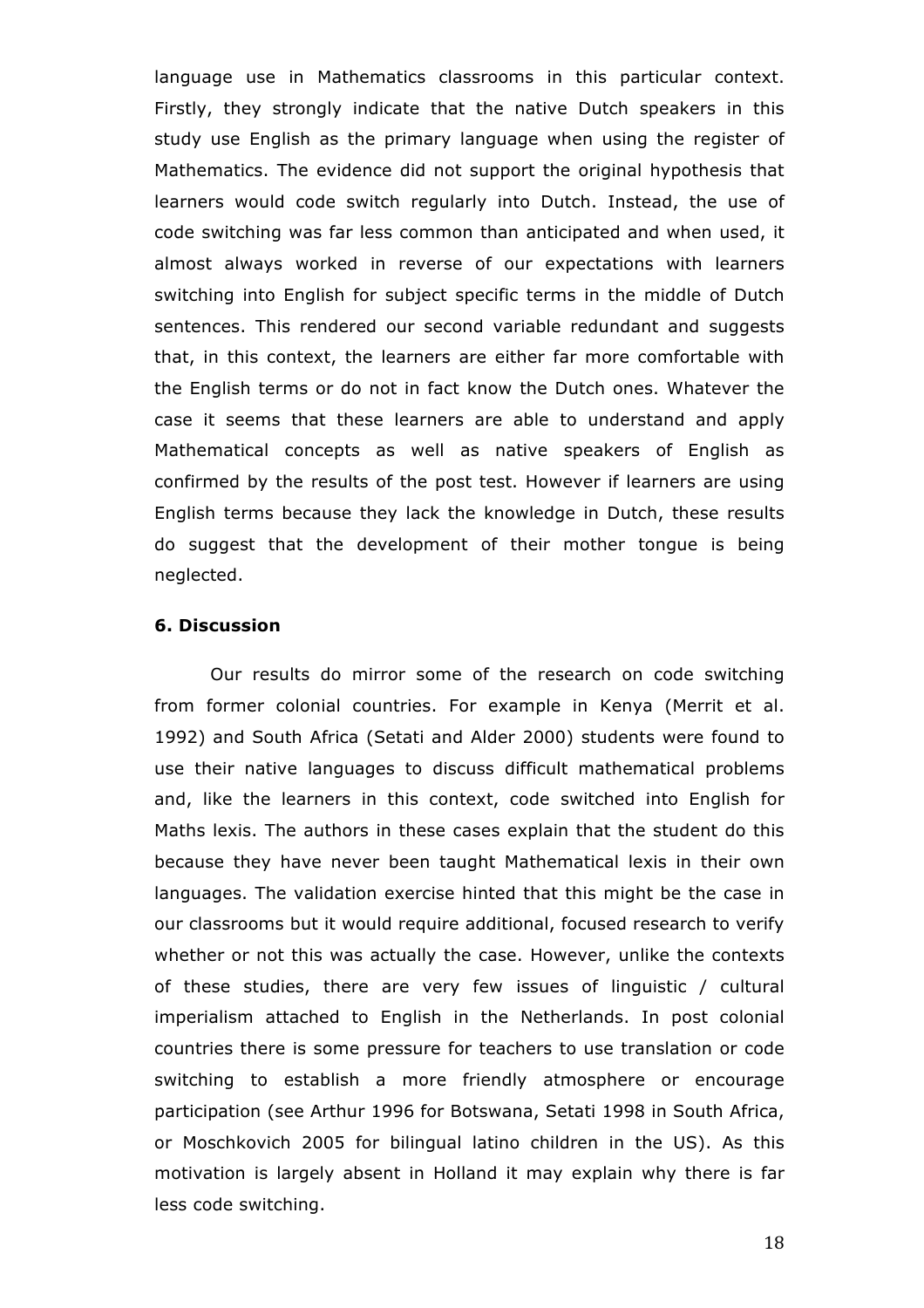The potential problem identified by May (2011), Morgan (2007) and Barwell (2007) where learners fail to acquire a sufficient knowledge of the register of Mathematics cannot be applied in this context. However, it is possible that the reverse issue may be true. Namely that within our educational context learners may be developing a strong mathematical register in English at the expense of their native language. The Bilingual Interactive Activation model of lexical processing developed by De Bot et al.(2005) suggests that the more frequently a particular item of vocabulary is activated the more embedded it becomes within a bilingual's language system. If these year 1 students are only learning and using an English mathematical register then this is what will stick in the long term, even if they later encounter the Dutch equivalents.

This is an issue of concern as failure to adequately develop the mother tongue of students goes very much against the philosophy of the International Baccalaureate organisation of which our school is a part. In a recent document (International Baccalaureate 2011) it was stated that it was essential that "*each person has the opportunity to maintain and develop their mother tongue(s)*." The document goes on to link this with the United Nations Convention of the Rights of a Child's assertion that the development of the mother tongue is an essential human right. Furthermore it goes on to state that: "*Multilingual education also improves academic achievement. Increasing learners' literacy in their first language strengthens their academic language development in other languages through the transfer of skills (Cummins 2000)."* Given the potential importance of this issue it adds weight to necessity of undertaking further research in this area.

This necessity is underlined by the relative paucity of data on the effects of bilingual education on the development of students' mother tongues in the Netherlands. For example De Bot et al.'s (2006) research on bilingual education only looked at schools where 50% of subjects were taught through English. Furthermore, in terms of results, they only focused on History and Geography, subjects which do not have the challenging and precise register encountered in Mathematics (Cuevas 1984). In addition, the students in their test groups all reverted to Dutch for the final two years of their study. This is a markedly different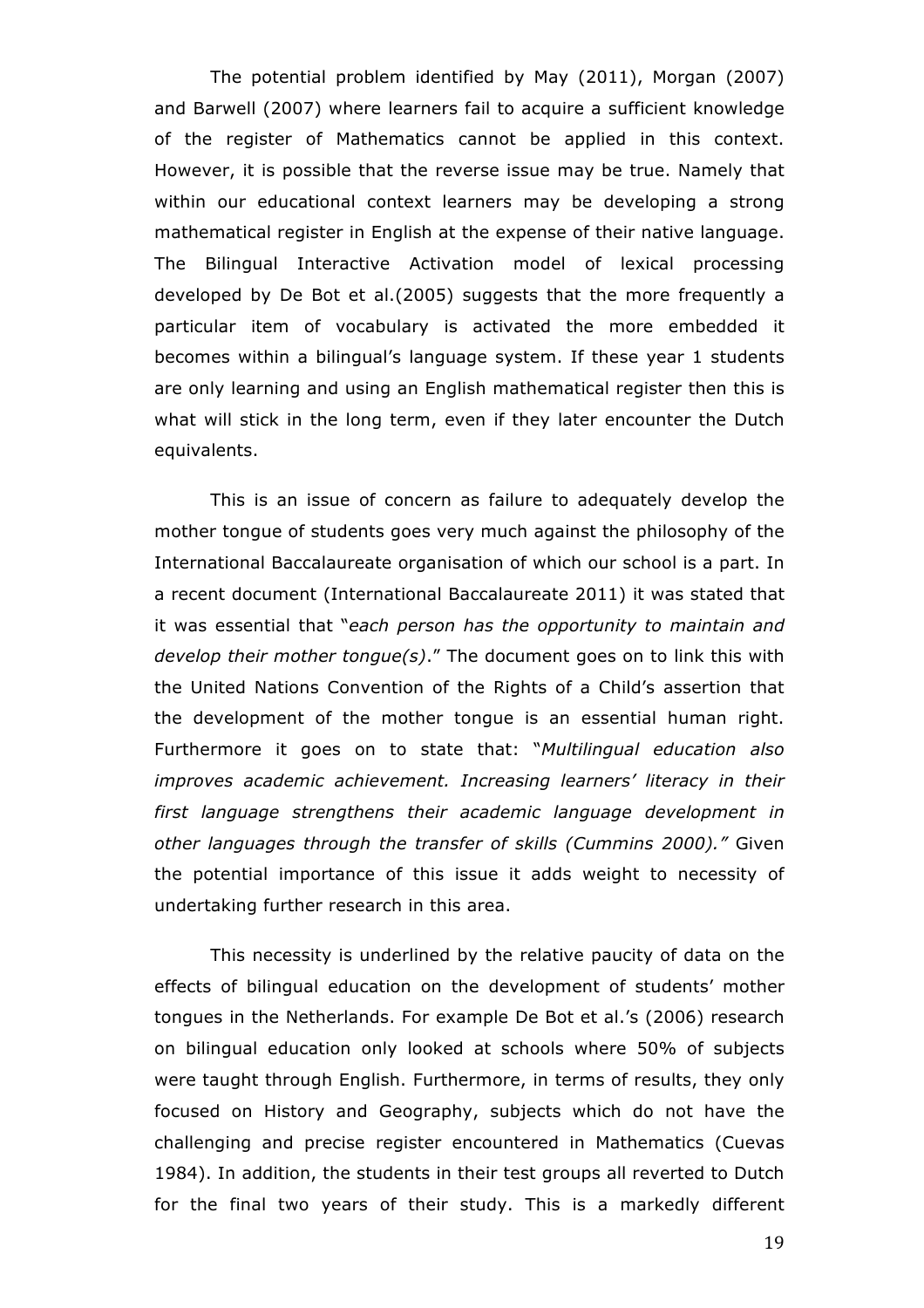situation from that of our own school where Dutch is the only topic taught in Dutch and learners are taught in English throughout their school careers. Therefore we feel that it would be of some great benefit to collect more extensive data within our own school and would suggest similar studies be done in both other International Schools and potentially in other Dutch Bilingual schools.

#### **7. Consequences and Suggestions for future research**

Two practical suggestions for classroom practise in our school have come out of the study:

1) Word lists with translations for all new key words should be put up in the classrooms

2) There should be more cross curricula activities with the language A department to develop a working knowledge of new lexis in both languages.

Within our own school we have suggested that we extend the study. The chief weakness of the research is that it only focuses on one class and one lesson. Our aim is therefore to gain more extensive data. The method we have developed (i.e. a pre survey, observations, tests and post validation exercises) seems robust so we would continue to use it. We envisage the following stages:

1. Firstly to check the reliability of our results we would like to perform a further study in the same year group but with different mathematical problems. In this instance a pre survey is probably not necessary as the students have already done it twice.

2. Studies of other subjects, which have similar specific registers such as physics and chemistry. Again if we remain with the same year 1 class then a pre survey is not necessary.

3. To carry out studies in different year groups. Depending on time and resources we would research language use in all or some of the other years to check if this pattern of language use remains constant across age groups.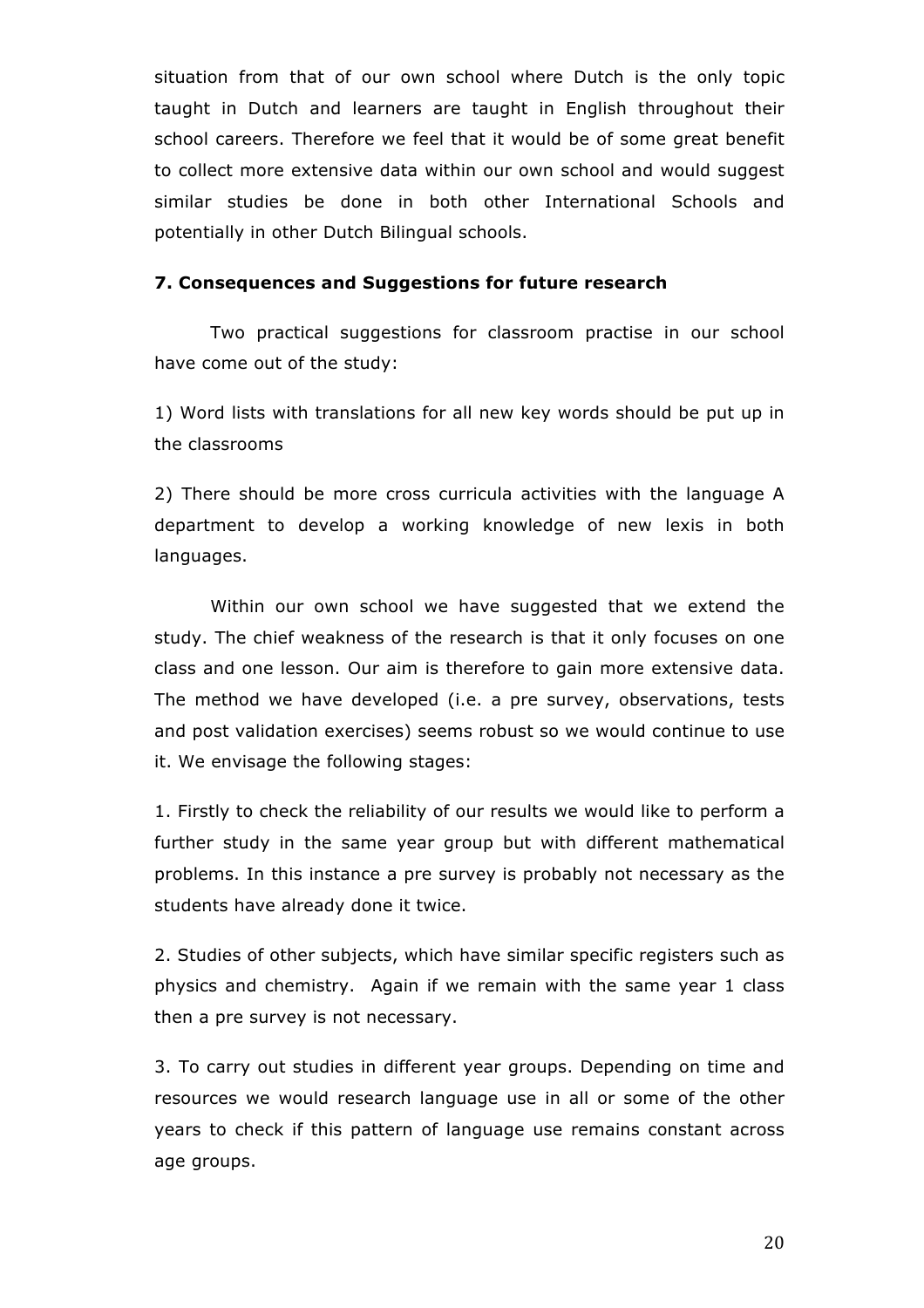4. Finally if the results found in this paper (i.e. that English is almost exclusively used for subject specific register) hold true across both other subjects (with subject specific registers like physics) and in other age groups we could then look at the kind of language proficiency study carried out by De Bot et al. (2006). However in this instance we would be focusing on students' Dutch language skills, and in particular on their ability to both understand and use subject specific register and concepts. The focus of such a study would probably be on the upper years of the school as their language registered are more developed and it would be these students who might potentially be disadvantaged should they choose to go on and study at a Dutch university.

The study has already had an impact. After presenting these results and discussing them with the school management it has been decided to use a pilot program in Grade 7 (first year in secondary education) in the new school year. This class will be split in two streams; a bilingual one which will include students with strong Dutch language background and an international stream. The international stream will be fully taught in English and the bilingual stream partially in English and partially in Dutch. The teaching will be mainly in Dutch and the teacher will occasionally mention mathematical terms in English so the students get familiar with them. The material given to students will be English because then both streams can follow the same curriculum without any discrepancies and avoiding inaccurate translations. Another long-term project might be to track the language use and development of the students on the pilot and compare it to that of students who have only had English language instruction.

#### **8. Reflection**

We found that the most difficult part of the process was the initial search for an appropriate area of research. Unlike the other students we had to come up with this ourselves, although obviously with the support of our school. Although by November we had the rather vague topic of looking into language use in Mathematics' classrooms narrowing down the topic into workable research questions took longer than we anticipated. In our initial planning we had hoped to begin our data collection in January or, at the latest February. However it wasn't until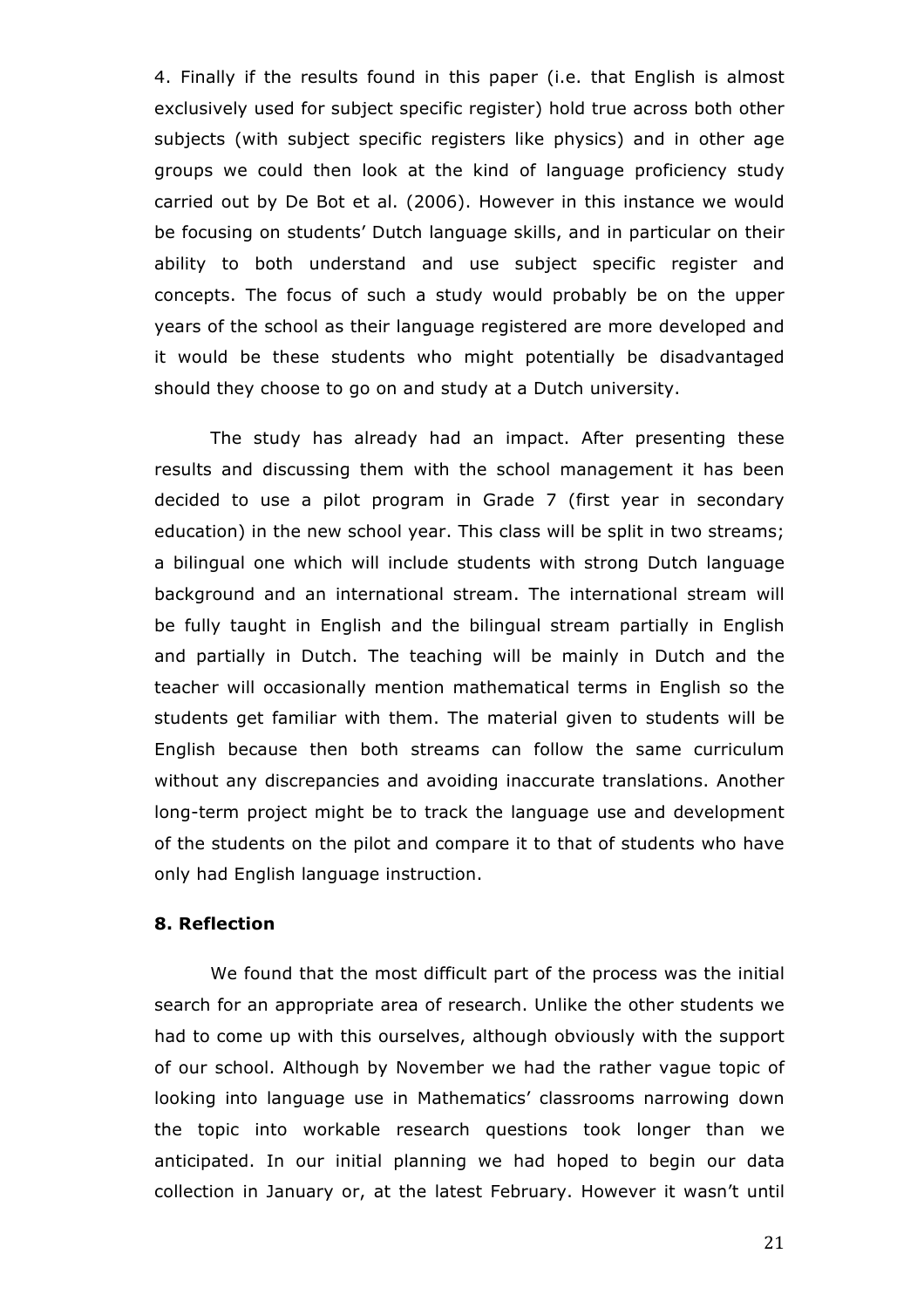March that our theoretical background and questions were ready. Furthermore we then had to develop suitable instruments so by the time we began, it was late March/early April. We feel that we rather underestimated the difficulties and time required for this part of the study, although this can at least partly be explained by our combined inexperience in social science research. The result was that the quantity of data we collected was less than would be desirable for a more complete and convincing study. We were lucky in that our various instruments gave us results that effectively triangulated and supported each other. If this had not been the case, it is unlikely that the research would have been able to hazard much in the way of concrete conclusions.

Our biggest lesson is therefore to factor in additional time at the beginning for formulating an effective research question and developing suitable instruments. I also believe that more meetings at school (with mentors/management) would have been useful in developing our focus earlier on. Our approach was largely to develop ideas ourselves and more consultation would have been very useful.

In terms of what went well we did work very well as a team. From an early stage we effectively divided tasks met regularly and reviewed each other's work. We set up a shared dropbox folder and would always communicate when there were updates. Our internal feedback was very useful and honest. We believe our instruments were effective, based on suitable theory and delivered what we hoped for. It is true that we underestimated the amount of time needed to code and catagorise the observed lessons and this would definitely need to be taken into account in the planning of any similar research in the future. Nonetheless for a group with no prior background in this type of research we feel we developed a great deal, in a short period of time, in terms of our knowledge and skills in this area.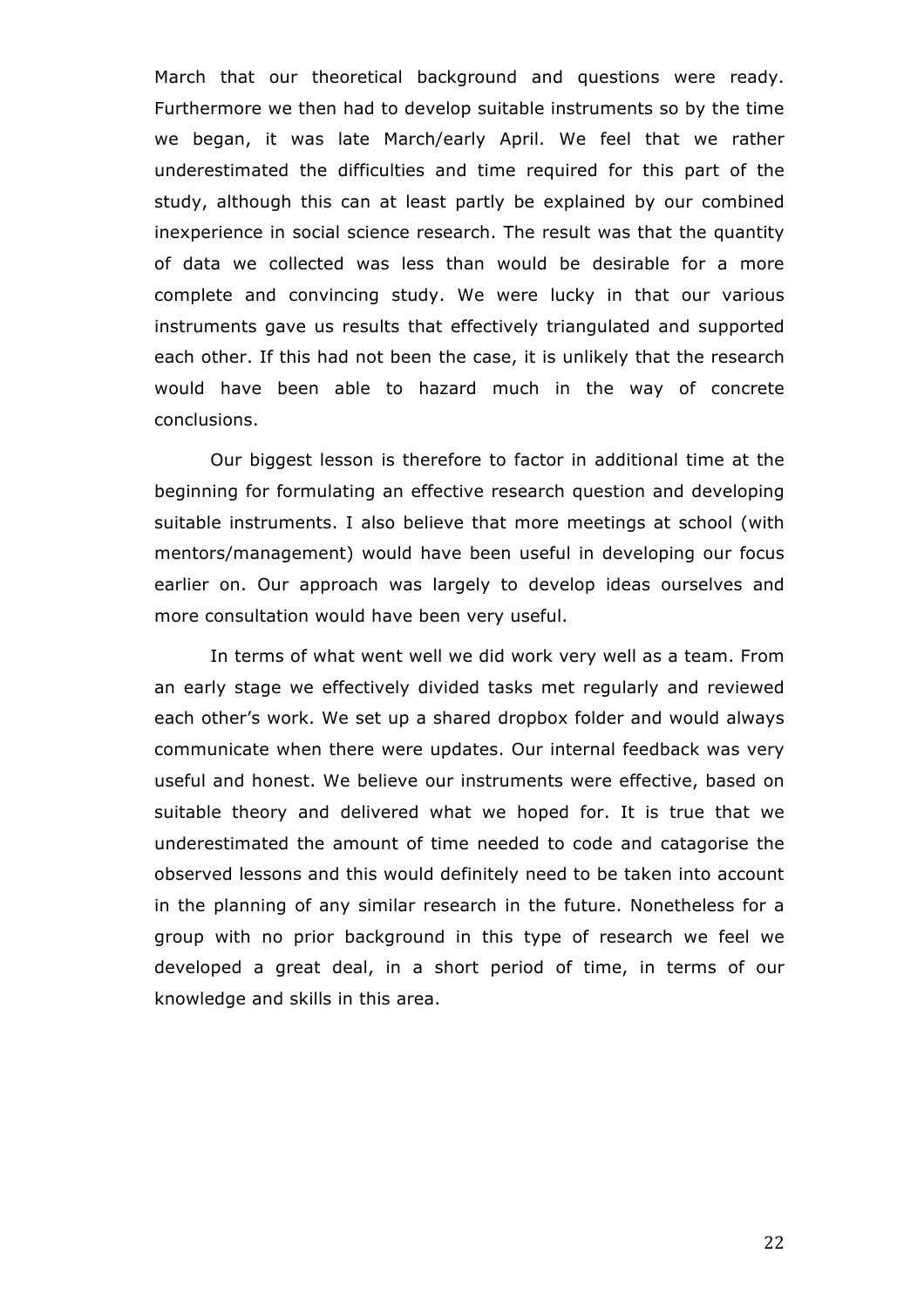## **Bibliography**

Arthur, J, "Code switching and collusion: Classroom interaction in Botswana primary schools", Linguistics and Education Volume 8, Issue 1, 1996, pp 17- 33

Baker, C. (2001). Foundations of Bilingual Education and Bilingualism (3rd Edition). Clevedon: Multilingual Matters.

Barwell, R, Barton, B, Setati, M "Multilingual issues in mathematics education: introduction", Educational Studies in Mathematics (2007) 64: 113 – 119

De Bot, K, Lowie, W, Verspoor, M, "Second Language Acquisition", Routledge Applied Linguistics (2005)

De Bot, K, Admiraal, W, Westhoff, G, "Evaluation of Bilingual Secondary Education in The Netherlands: Students' language proficiency in English", *Educational Research and Evaluation*, Vol. 12, No.1, (February 2006), pp 75 - 93

Brodie, K. (1989). Learning mathematics in a second language. Educational Review, 41(1), 39-53.

Bryman, A. (2004). 'Social Research Methods'. Oxford University Press, pp148

Charmaz, K, 'Grounded Theory: Objectivist and Constructivist Methods', in J.F. Gubrium and J.A. Holstein (eds), *Handbook of Qualitative Research,* 2nd. (Thousand Oaks, Calif.:Sage), 2000

Cohen, L, Manion, L, Morrison, K, 'Research Methods in Education'  $6<sup>th</sup>$ edn. (Routledge), 2007

Cuevas, G, "Mathematics learning in English as a Second Language", Journal for Research in Mathematics Education, Vol.15, No.2, Mar., 1984, pp. 134 – 144

Denzin N., Lincoln Y, 'Handbook of qualitative reseach', Sage Publications, 2<sup>nd</sup>edition, 2000, p.p4-5,

Gilberto, J, "Mathematics Learning in English as a Second Language", Journal for Research in Mathematics Education, 1984, Vol.15, No.2, 134 – 144

Gubrium, J.F., and Holstein, J.A. (1997), 'The new language of qualitative method', Oxford University Press

International Baccalaureate Organization, 2011, Primary Years Program, Middle Years Program and Diploma Program, Language in Learning in IB programs

LeCompte, M.D. , and Goetz J.P. (1982), 'Problems of reliability and validity in ethnographic research', Review of educational research, 52:31-60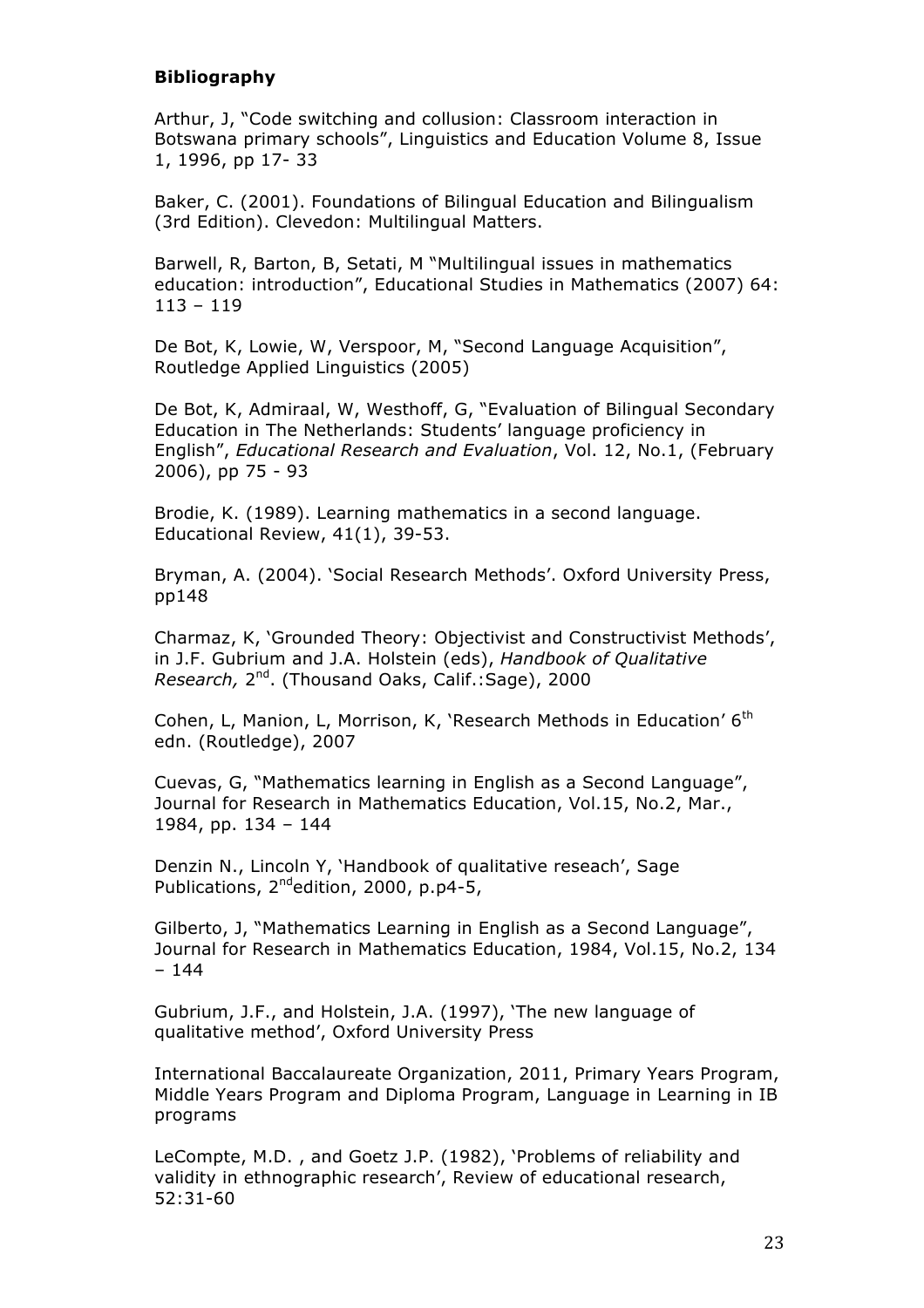Lin, A. M. Y. (1996). Bilingualism or linguistic segragation? Symbolic domination, resistance and code switching in Hong Kong schools.n Linguistics and Education, 8, 49-84.

Lincoln Y.S and Guba, E. (1985), 'Naturalistic Inquiry', Beverly Hills, Calif.:Sage.

Marsh, D. (2002). CLIL/EMILE - The European Dimension: Actions, Trends and Foresight Potential. Report compiled and authoured by D. Marsh, University of Jyvaskyla, Finland.

May, T and Ong, S, "Teaching Mathematics and Science in English in Malaysian classrooms: The impact of teacher beliefs on classroom practices and student learning", Journal of English for Academic Purposes, 10 (2011) 2-18

Merrit, M, Cleghorn, A, Abagi, J, Bunyi, G, "Socialising multilingualism: Determinants of codeswitching in Kenyan primary classrooms", Journal of Multilingual and Multicultural Development, Volume 13, Issue 1-2, 1992

Morgan, C "Who is not multilingual now?" Educational Studies in Mathematics (2007) 64: 239 – 242

Moschkovich, J, "Using two languages when learning mathematics", Educational Studies in Mathematics (2005) 64: 121 – 144

Moschkovich, J "Bilingual Mathematics Learners: How views of Language, Bilingual Learners and Mathematical Communication Impact Instruction", from Nassir, N and Cobb (Eds), "Diversity, Equity and Access to Mathematical Ideas", Teachers College Press (2006)

Moschkovich, J, "Bilingual Mathematics Learners: How views of Language, Bilingual Learners and Mathematical Communication Impact Instruction", from Nassir, N, and Cobb (eds.) "Diversity, Equity and Access to Mathematical Ideas, Teachers College Press (2008)

Rubin, H.L. and Rubin, I.S (1995), 'Qualitative Interviewing: The art of hearing data (Thousand Oaks: Calif: Sage)

Setati, M & Alder, J, "Between languages and discourses: Language practices in primary multilingual mathematics classrooms in South Africa", Educational Studies in Mathematics, Volume 43, Number 3, 243- 269

Smit, J, van Eerde A. A., "A teacher's learning process in dual design research: learning to scaffold language in a multilingual mathematics classroom", Mathematics Education (2011) 43: 889 – 900

Strauss, A and Corbin, J.M. *Basics of Qualitative Research: Techniques of Proceedures for Developing Grounded Theory* (Thousand Oaks, Calif.: Sage), 1998

Strauss, A, and Corbin, J.M. *Basics of Qualitative Research: Grounded Theory Procedures and Techniques* (Newbery Park, Calif.: Sage), 1990